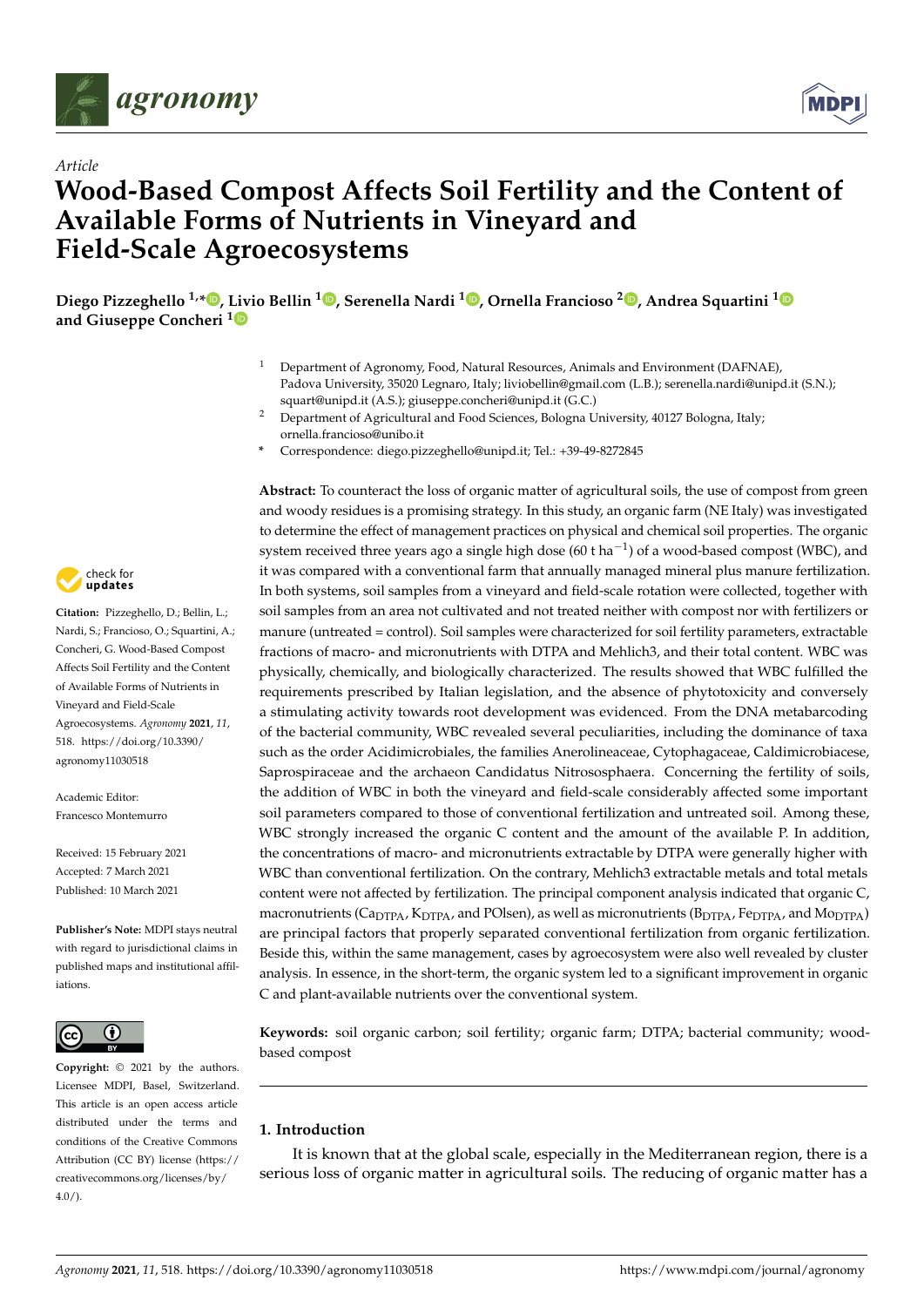direct negative effect on soil fertility, leading to increased demand for medium and longterm energy and economic needs (i.e., fertilizers, irrigation, disease control), and a gradual decline in productivity [\[1\]](#page-12-0). Over time, the decline of soil quality has led to the irreversibility of this process, and the incidence of erosion and desertification has increased [\[2\]](#page-12-1). Therefore, there is an urgent need for agronomic practices that can reduce carbon loss and even increase soil carbon storage. This includes improving crop varieties, expanding crop rotations, avoiding, or reducing the use of bare fallow, and applying organic fertilizers such as compost or waste products from animal husbandry [\[3](#page-12-2)[,4\]](#page-12-3). Although these practices are not common in conventional agriculture, they are core practices of organic agriculture where crop production relies in large part on closed nutrient cycles by returning plant residues and manures back to the land. Organic agriculture is an ecological production management system that can promote and enhance biodiversity, biological cycles, and soil biological activities. It is based on the minimal use of off-farm inputs and on management practices that restore, maintain, and enhance ecological harmony. By contrast, conventional agricultural systems are characterized by high inputs of organic and mineral fertilizers, pesticides, and fossil fuel use, as well as heavy dependence on external sources and large capital investments. Therefore, it is assumed that the adoption of organic agriculture will lead to a reduction in soil carbon loss and even higher soil carbon concentrations and net carbon sequestration over time [\[5\]](#page-12-4). Although some evidence supports that the carbon content in organically managed soil is higher than that in integrated or conventionally managed soil  $[6,7]$  $[6,7]$ , other studies have not found this difference  $[8,9]$  $[8,9]$ . As a result of these contrasting results, the advantages and disadvantages of organic farming systems versus conventional management are a matter of active debate.

In recent years, organic agricultural production has developed rapidly due to its potential to be regarded as healthy food and consumer benefits, as well as EU agricultural policies. According to data from the Research Institute of Organic Agriculture, in 2015, there were 179 diverse organic producing countries in the world, with a total of 50.9 million hectares of farmland dedicated to organic production, which is approximately the total area of Spain. Studies comparing soils of organically and conventionally managed farming systems have documented higher soil organic matter and total N with the use of organic practices [\[10\]](#page-12-9). Notably, the increases in soil organic matter following the transition to organic management occur slowly, and it usually takes several years do detect them [\[11\]](#page-12-10), but they can have a huge impact on long-term productivity. It has been found that changes in other soil properties are more variable, which may be due to differences in climate, crop rotation, soil type, or the length of time the soil is under organic management. Generally, under organic production, soil pH is higher, and the nutrients available to plants, especially K, may be higher. Since these soil properties are critical to determining the fertility of agricultural soils, the ability to predict and manage the dynamics and temporal and spatial intensity of soil properties will facilitate the transition to organic farming systems.

In such a context, various composting materials have been proposed as candidates for improving soil fertility, including municipal solid waste, sewage sludge, animal manure, and agro-industrial waste [\[12\]](#page-12-11). Among the possible composting materials, those based on green and woody refuse may be the most promising [\[13](#page-12-12)[–15\]](#page-13-0). In cities in developed countries, the annual output of green residues (pruning, leaves, and wood chips) exceeds 20,000 tons per year, and green residues account for 30% of the total weight of municipal solid waste [\[16\]](#page-13-1). Green compost has been tested in several experiments for vegetable cultivation [\[17\]](#page-13-2), shrubs [\[18\]](#page-13-3), and ornamental plants [\[15\]](#page-13-0). The standardization of compost characteristics is regarded as one of the main problems in its actual use. Choosing locally produced composting materials is one way to obtain high-quality and standard green compost, which is not possible for many other compost types (for example, compost from municipal organic waste) [\[19\]](#page-13-4). Therefore, lignocellulosic residues from the farms are recognized as an excellent supply of organic matter that contributes to better soil C-stock, as well as nutrient recycling according to the principles of circular economy.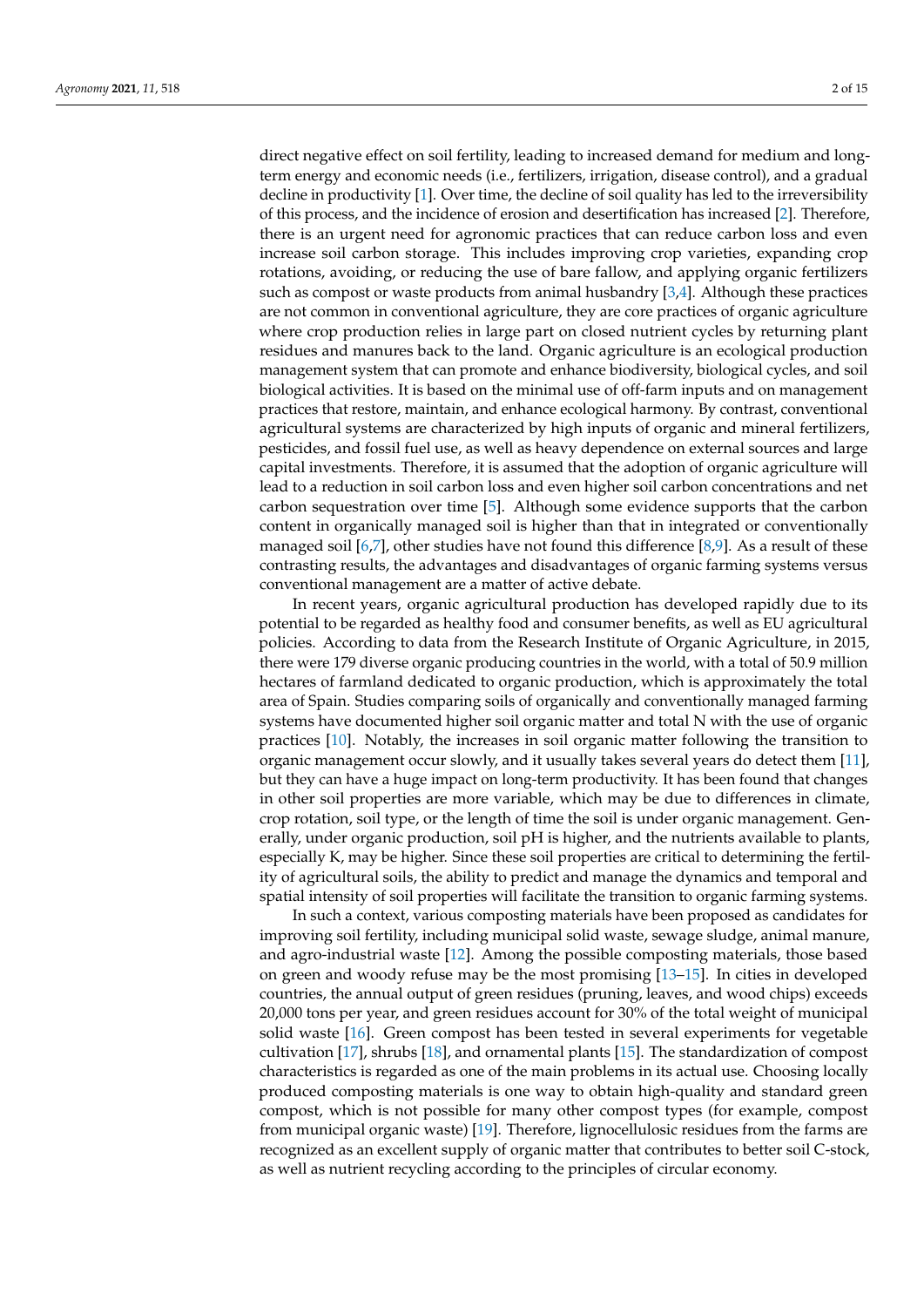The purpose of this work is to study the effects of wood-based compost distributed on an organically managed farm in a vineyard and field-scale crop rotation. The effect of the improvement of soil fertility parameters, especially organic matter, nutrients content and availability are investigated. The results were compared with those obtained using mineral plus manure fertilization on a neighboring conventional farm and untreated (control) soil. The effect of organic amendment and conventional fertilizers on various heavy metals in the soil systems were also evaluated. The findings of this study are relevant for the use of wood-based compost in organically low-intensity land use.

## **2. Materials and Methods**

## *2.1. Study Area*

The study was conducted in the Berici hills, a group of reliefs of modest extension (165 km<sup>2</sup>) located in the province of Vicenza (NE Italy,  $45^{\circ}23'$  N;  $11^{\circ}26'$  E). The hills are a carbonate sedimentary formation of the Paleocene–Eeocene with a homogeneous and slightly arched profile, not particularly high above sea level; the highest summit is Monte Alto (444 m). The climate is characterized by an average annual temperature of 12  $^{\circ}$ C and an average annual precipitation of 900 mm with scarce distribution in winter and abundant in spring and autumn. In the flat or moderately steep karst areas there are thin soils such as Chromi-Epileptic Cambisols and Calcari-Rendzic Leptosols [\[20\]](#page-13-5) and deeper soils such as Cutani-Chromic Luvisols and Chromic Cambisols [\[20\]](#page-13-5). In the reliefs on mainly terrigenous marine rocks, there are moderately deep soils such as Calcari-Endoleptic Cambisols and Calcari-Rendzic Leptosols [\[20\]](#page-13-5), while on the steeper slopes Gleyic Calcisols and Eutric Cambisols [\[20\]](#page-13-5). The flora is thermophilic, of a warm climate environment, which is combined with micro-thermal vegetation typical of higher altitudes. The area is suited to viticulture.

### *2.2. Experimental Setup*

Two farms, one organically and one conventionally managed, were chosen among a preliminary group on the basis of similarity in extension, morphology, and crop. The organic farm (Agrilux, Vicenza, Italy) covers an area of 44 ha and uses as amendment a wood-based compost (WBC) (Organic Forest®, SORIFAV, Vicenza, Italy) derived from pruning woody residues (2/3) and lawn and leaf lipping (1/3). The main physical, chemical, and biological characteristics of the compost are reported in Table [1.](#page-3-0) Here, it suffices to report that none of the analyzed parameters exceeded Italian regulations [\[21\]](#page-13-6). The organic farm did not receive any chemical fertilizer or pesticide. The organic farm has been certified with ICEA since 2014 and has been accredited with SIQURIA since 2016. The organic farm scheduled different agroecosystems of which two were considered: vineyard and field-scale crops, afterwards named OV and OFS. The vineyard is 90% Cabernet Sauvignon and 10% Merlot varieties and covers an area of 1.1 ha. The vines are an average of 20 years old and are planted with a density of 4500 per hectare. The field-scale is a plot of 2700  $m<sup>2</sup>$ of surface and is exclusively cultivated with a variable rotation with horticultural crops (i.e., potato, cabbage, peas, green beans, spelled, and tomato). The soil undergoes minimal processing by means of a subsoiler and subsequent milling of a layer not exceeding 30 cm in depth. Irrigation takes place with a drip system. A neighboring conventionally managed farm (35 ha) was selected under the same soil type and similar cropping agroecosystems with vineyard and field-scale crops named CV and CFS, respectively.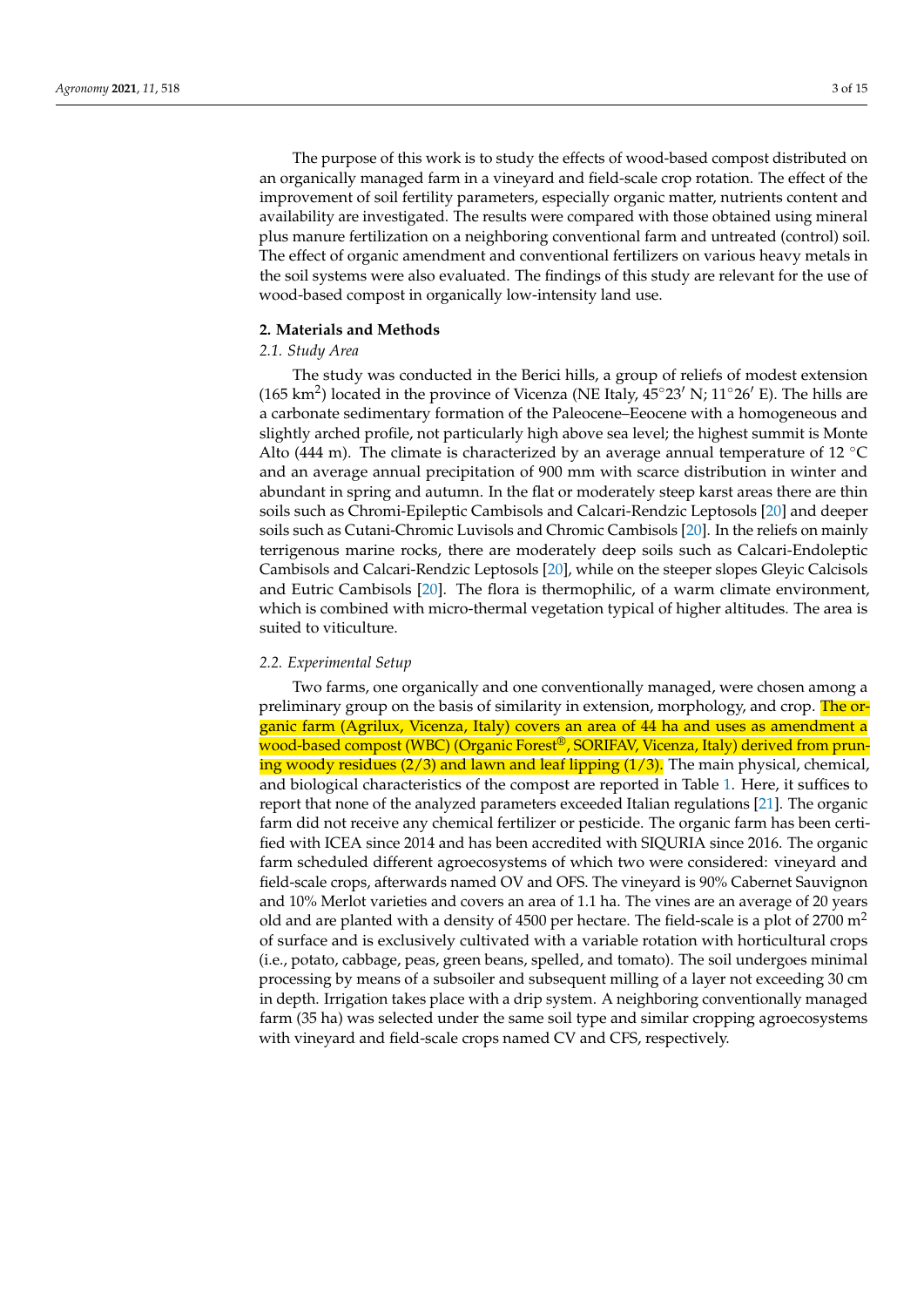L,

| Parameter                    | Unit                               | Value             | Limit       |
|------------------------------|------------------------------------|-------------------|-------------|
| Moisture <sup>*</sup>        | $g kg^{-1} DM$                     | $444 \pm 11$      | $\leq 500$  |
| Reaction <sup>*</sup>        | pH                                 | $6.7 \pm 0.1$     | $6 - 8.5$   |
| Electric conductibility (EC) | $mS$ cm <sup><math>-1</math></sup> | $0.89 \pm 0.04$   |             |
| Salinity ***                 | meq $100 g^{-1}$ DM                | $5.09 \pm 0.5$    |             |
| Organic carbon (OC) *        | $g kg^{-1} DM$                     | $340 \pm 31$      | $\geq$ 200  |
| Carbonates                   | $g\ kg^{-1}$ DM                    | $143 \pm 12$      |             |
| Total nitrogen (TN) ***      | $g kg^{-1} DM$                     | $31 \pm 0.5$      |             |
| Organic N <sup>*</sup>       | $\%TN$                             | $98 \pm 2.0$      | >80         |
| C: N                         |                                    | 10.96             | $\leq 50$ * |
| Humic carbon (HC)            | $g\ kg^{-1}$ DM                    | $180 \pm 3.6$     | $>25$ *     |
| HA:FA                        |                                    | 6.5               |             |
| Phosphorous (P) ***          | $mg \, kg^{-1}$ DM                 | $3100 \pm 55$     |             |
| Potassium (K) ***            | $mg \, kg^{-1}$ DM                 | $13,000 \pm 100$  |             |
| Calcium (Ca)                 | $mg \, kg^{-1}$ DM                 | $26,700 \pm 1400$ |             |
| Magnesium (Mg)               | $mg \, kg^{-1}$ DM                 | $9800 \pm 300$    |             |
| Sulfur (S)                   | $mg \text{ kg}^{-1}$ DM            | $4600 \pm 100$    |             |
| Iron (Fe)                    | $mg \, kg^{-1}$ DM                 | $13,370 \pm 1250$ |             |
| Sodium (Na) **               | $\rm mg\,kg^{-1}\,DM$              | $3600 \pm 100$    |             |
| Cupper (Cu) *                | $mg \, kg^{-1}$ DM                 | $45\pm2$          | $\leq$ 230  |
| Zinc $(Zn)$ *                | $mg \, kg^{-1}$ DM                 | $104.5\pm7.5$     | $\leq 500$  |
| Boron (B)                    | $mg \, kg^{-1}$ DM                 | $54.1 \pm 2.3$    |             |
| Manganese (Mn)               | $mg \text{ kg}^{-1} \text{DM}$     | $832 \pm 10$      |             |
| Molybdenum (Mo)              | $mg \, kg^{-1}$ DM                 | $1.71 \pm 0.11$   | $<$ 2 +     |
| Cadmium (Cd) *               | $mg \, kg^{-1}$ DM                 | $0.80\pm0.01$     | $\leq1.5$   |
| Chromium                     | $\rm mg\,kg^{-1}\,DM$              | 13                |             |
| Chromium VI+*                | $mg \, kg^{-1}$ DM                 | $0.053 \pm 0.03$  | $\leq 0.5$  |
| Nichel (Ni) *                | $mg \, kg^{-1}$ DM                 | $5.8 \pm 0.7$     | $\leq 100$  |
| Lead $(Pb)$ *                | $mg\,kg^{-1}$ DM                   | $12 \pm 0.3$      | < 140       |
| Cobalt (Co)                  | $mg \, kg^{-1}$ DM                 | $4.82 \pm 0.10$   |             |
| Salmonella                   | Mpn                                | Absent            | Absent      |
| Escherichia coli             | $UFC g-1$                          | Absent            | $<$ 1000    |
| Germination index (GI)*      | $\%$                               | 130               | >60         |
| Plastic glass materials *    | $g\ kg^{-1}$ DM                    | 0.1Absent         | $<$ 5       |
| Inert lithoids *             | $g\,kg^{-1}$ DM                    | 0.1               | < 50        |

<span id="page-3-0"></span>**Table 1.** Physical, chemical, and biological characteristics of the wood-based compost (mean  $\pm$  SE).

\* To be respected; \*\* to declare; \*\*\* declarable; † urban waste-based amendments.

Fertilization treatments considered for this study were as follows: (i) wood-based compost (WBC) at the rate of 60 t ha<sup>-1</sup> in a single solution in 2015 in the organic vineyard and field-scale (OV, OFS); (ii) mineral fertilizer of 100 kg ha<sup>-1</sup> y<sup>-1</sup> (NH<sub>4</sub>)<sub>2</sub>SO<sub>4</sub>-100 kg ha<sup>-1</sup>  $y^{-1}$  K<sub>2</sub>SO<sub>4</sub>-plus manure 1 t ha<sup>-1</sup> y<sup>-1</sup> in the conventionally managed vineyard and fieldscale (CV, CFS); (iii) control (UNT) from an unfertilized and uncultivated area. The soil of control was a loamy clay with no skeleton, calcareous, subalkaline, endowed of moderate fertility with moderate organic C, and from low to moderate macro e micronutrient content (Table [2\)](#page-4-0).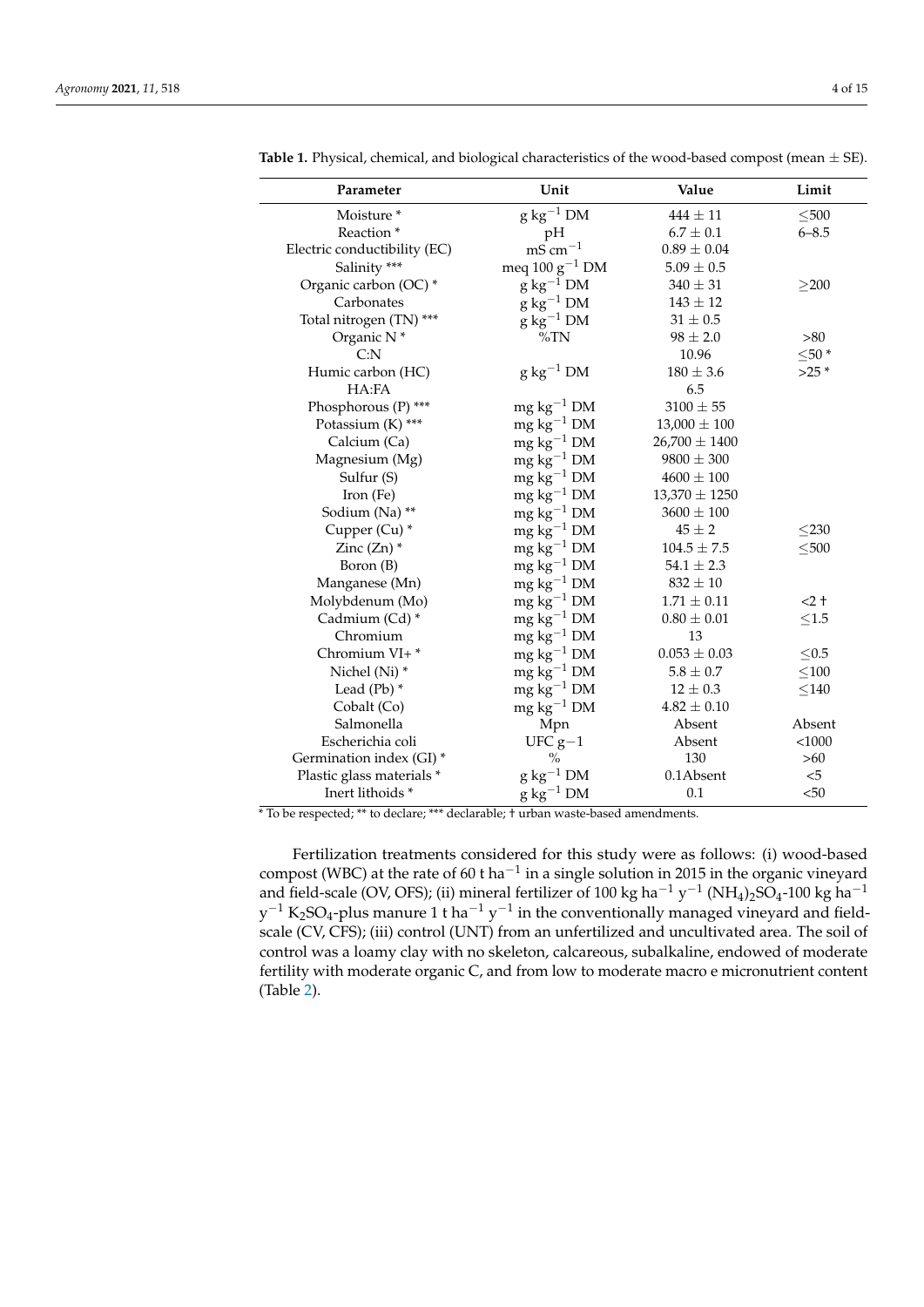|                                                  | Vineyard                |                   | Untreated         | Anova |
|--------------------------------------------------|-------------------------|-------------------|-------------------|-------|
| Parameter                                        | Organic<br>Conventional |                   |                   |       |
| pH                                               | $8.0 \pm 0.1$           | $7.7 \pm 0.1$     | $7.7 \pm 0.2$     | n.s.  |
| $EC$ (mS cm <sup>-1</sup> )                      | $0.6 \pm 0.1 a$         | $0.4 \pm 0.1 b$   | $0.2 \pm 0.1$ c   | *     |
| Sand $(g \ kg^{-1})$                             | $352 \pm 67$            | $304 \pm 68$      | $280 \pm 52$      | n.s.  |
| Silt $(g \text{ kg}^{-1})$                       | $160 \pm 14$            | $188 \pm 10$      | $206 \pm 11$      | n.s.  |
| Clay (g $kg^{-1}$ )                              | $488 \pm 76$            | $508 \pm 75$      | $513 \pm 41$      | n.s.  |
| Total C $(g \text{ kg}^{-1})$                    | $55.7 \pm 22.4$         | $56.7 \pm 28.6$   | $48.4 \pm 28.4$   | n.s.  |
| Organic C (g $kg^{-1}$ )                         | $32.8 \pm 9.4$ a        | $13.6 \pm 2.7 b$  | $10.9 \pm 0.6 b$  | $***$ |
| $N_{TOT}$ (g kg <sup>-1</sup> )                  | $3.4 \pm 0.9 a$         | $3.1 \pm 0.1 a$   | $1.7 \pm 0.3 b$   | $***$ |
| C: N                                             | 16.3 <sub>b</sub>       | 18.3 <sub>b</sub> | 28.4a             | $***$ |
| POlsen (mg $kg^{-1}$ )                           | $164.7 \pm 45.5$ a      | $27.5 \pm 13.6 b$ | $51.2 \pm 13.1 b$ | ***   |
| S (mg $kg^{-1}$ )                                | $571 \pm 15$ a          | $299 \pm 35$ c    | $438 \pm 12$ b    | $***$ |
| $CapTPA$ (mg kg <sup>-1</sup> )                  | $21.81 \pm 2.6 a$       | $5.63 \pm 0.3$ b  | $1.53 \pm 0.4$ c  | ***   |
| $Mg_{DTPA}$ (mg kg <sup>-1</sup> )               | $1.11 \pm 0.22$ a       | $0.90 \pm 0.1$ b  | $0.16 \pm 0.04$ b | ***   |
| $K_{\text{DTPA}}$ (mg kg <sup>-1</sup> )         | $1.92 \pm 0.05$ a       | $0.56 \pm 0.2 b$  | $0.48 \pm 0.08$ b | $***$ |
| $\text{Na}_{\text{DTPA}}$ (mg kg <sup>-1</sup> ) | $0.45 \pm 0.05$ a       | $0.27 \pm 0.06$ b | $0.21 \pm 0.03$ b | ***   |
| Fe <sub>DTPA</sub> (mg kg <sup>-1</sup> )        | $22.7 \pm 0.6$ a        | $10.7 \pm 2.2 b$  | $10.6 \pm 2.5 b$  | ***   |
| $Mn_{DTPA}$ (mg kg <sup>-1</sup> )               | $10.5 \pm 3.0 a$        | $5.0 \pm 0.9 b$   | $4.1 \pm 2.6 a$   | $***$ |
| $CuDTPA$ (mg kg <sup>-1</sup> )                  | $36.4 \pm 14.6$ a       | $4.6 \pm 1.5$ c   | $2.7 \pm 0.5 b$   | **    |
| $\text{Zn}_{\text{DTPA}}$ (mg kg <sup>-1</sup> ) | $11.0 \pm 1.4$ a        | $6.1 \pm 0.8 b$   | $2.1 \pm 0.5 b$   | *     |
| $B_{\text{DTPA}}$ (mg kg <sup>-1</sup> )         | $2.9 \pm 0.5 a$         | $1.2 \pm 0.5 b$   | $0.7 \pm 0.2 b$   | ***   |

 $0.4 \pm 0.1$   $0.3 \pm 0.1$   $0.6 \pm 0.2$  n.s.

 $2.8 \pm 0.4$  b  $2.9 \pm 1.4$  b  $1.2 \pm 0.8$  a \*\*\*

<span id="page-4-0"></span>**Table 2.** Physical and chemical characteristics of the soil top layer of the vineyards amended with the wood-based compost (OV), conventionally fertilized (CV), and untreated soil. Values represent the average of 10 replicates (main  $\pm$  standard deviation).

 $(0.1$   $< 0.1$   $< 0.1$   $< 0.1$ n.s. = non significant; \*, \*\*, \*\*\* = significant at *p* ≤ 0.05, 0.01, and 0.001, respectively. Different letters for the same parameter indicate significant differences according to Student–Newman–Keul's test (*p* = 0.05).

 $(0.1$   $< 0.1$   $< 0.1$   $< 0.1$ 

In terms of controls, as concerns the possibility of soil analyses at time zero, we opted for a different choice. Indeed, as several examples of reports assessing either soil chemistry or microbial ecology aspects have demonstrated, there is a conceptual built-in bias in comparing two situations under both "across-time" + "across-treatment" variables. The reason is due to the fact that time itself brings about per se several changes even in the same soil, irrespective of its treated or untreated condition. This is due to inner consumption of organic matter and carbon emissions, anthropogenic fall-out deposition of nitrogen, sulfur and several other mineral elements, airborne microbial cell and spore immigration with daily discharge ruled by meteorological events. These could also irregularly include dust particles from other continents as often seen by Saharan trans-Mediterranean wind outbreaks. As a consequence, when analyzing the same site over time, if it also received farm-scale agricultural treatments, it would not be possible to decouple the net effect due to local practices and concomitant global changes in the chemistry and biology of the area. For this reason, to avoid such double-variable confounding effect, the choice was to rely on the comparison of treated vs. untreated plots sampled at the same single time elapsed from the onset of the treatment. As regards the control soil, being located adjacent to the treated ones and sharing the same geology as bedrock substrate (carbonate plateau), the same pedological classification, and the same climate and indirect atmospheric inputs, it is regarded as isogenic to the treated plots and differis only for the management practices, which are the rationale and object of this report.

#### *2.3. Compost Analyses*

 $Ni_{\text{DTPA}}$  (mg kg<sup>-1</sup>)

Pb<sub>DTPA</sub> (mg kg<sup>-1</sup>)

 $\text{Co}_{\text{DTPA}}$  (mg kg<sup>-1</sup>)

 $Cr<sub>DTPA</sub>$  (mg kg<sup>-1</sup>)

Compost analyses were performed as previously described [\[22\]](#page-13-7). Briefly, dry weight was determined from 100 g of wet sample by leaving the samples at 40  $\degree$ C for 24 h and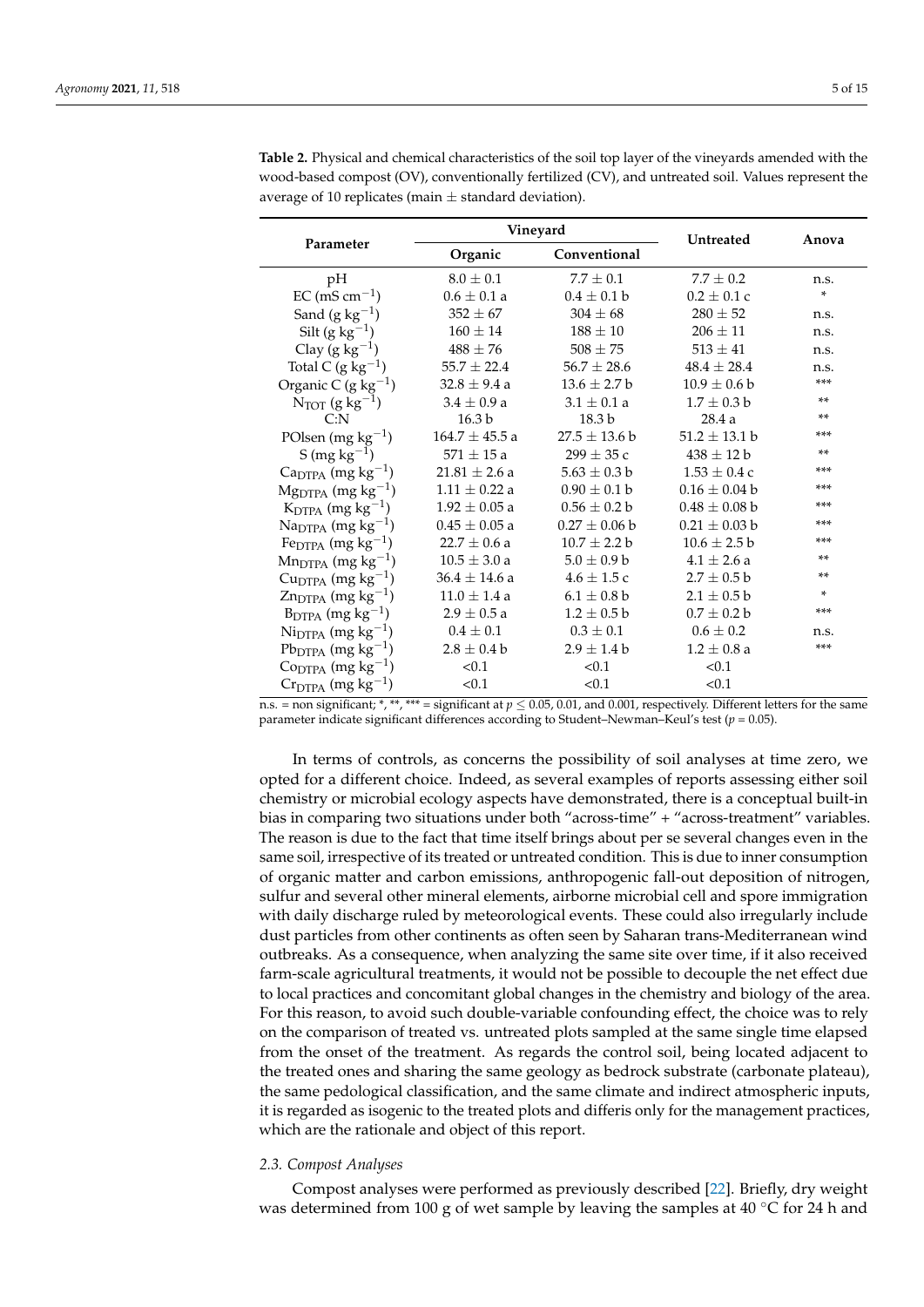then at 105 °C for 24 h (APHA 1992). Carbon, N, and S content were measured using a CNS automatic analyzer (Vario Macro CNS, Elementar, Hanau, Germany). Organic-N was calculated by subtracting NH<sub>4</sub><sup>+</sup> determined by selective electrode from total Kjeldahl N [\[23\]](#page-13-8). Macro- and micronutrients and heavy metals were quantified by inductively coupled plasma optical emission spectrometry (ICP-OES) (Spectro Analytical Instruments GmbH, Kleve, Germany) preceded by acid digestion, while the hexavalent chromium (Cr VI+) was determined spectrophotometrically [\[24\]](#page-13-9). Additional analyses, such as pH, electrical conductivity (EC), and humic carbon (HC) were performed in accordance with the compost analytical method [\[24\]](#page-13-9), as required by the Italian legislation. For germination index (GI), a *Lepidium sativum* L. test was performed on a water extract of a fresh sample of mature compost (1:10 *w/v* for 1 h). Five mL of the extract was pipetted into a petri dish lined with a Whatman filter paper where 10 seeds were placed for an incubation period of 48 h at 25 °C in the dark. GI was calculated according to Zucconi et al. [\[25\]](#page-13-10). All analyses were performed in triplicate.

## *2.4. Soil Sampling and Analyses*

Soil samples were collected in March 2018. In each agroecosystem, ten samples were taken with an auger from a 0 to 20 cm depth. Sub-samples (five) were bulked to obtain a sample of about 1 kg per agroecosystem. The samples were air dried, crushed by a rolling pin to break up clods, passed through a 2 mm sieve, and stored at room temperature.

Soil pH was potentiometrically measured on 1:2.5 soil/water extracts. Carbon, N, and S content were determined by dry combustion in a CNS analyzer (Vario Macro CNS, Elementar, Hanau, Germany). Organic C was determined by CNS analyzer and corrected by the inorganic C. Particle size analysis was performed according to the hydrometer method using sodium hexametaphosphate as a dispersant [\[26\]](#page-13-11). Available P was obtained by shaking 1.0 g of soil with 20 mL of 0.5 mol L $^{-1}$  sodium bicarbonate solution (pH 8.5) for 30 min [\[27\]](#page-13-12). The extract was filtered through Whatman No. 42 filter paper, and the P was determined by ICP-OES spectrometry (Spectro Analytical Instruments GmbH, Kleve, Germany). Metals were extracted by an acid mixture, conversely for the forms available to the plant, Mehlich3 (M) [\[28\]](#page-13-13) and diethylenetriaminepentaacetic acid (DTPA) solutions [\[29\]](#page-13-14) were used. All metals of the extracts were analyzed by ICP-OES spectrometry. All analyses were performed in triplicate.

## *2.5. Bacterial Community Analysis by 16S DNA Sequences Metabarcoding*

Triplicate samples of 1 g of Organic Forest compost were used. Genomic DNA was extracted using the PowerSoil® DNA Isolation Kit (MO BIO laboratories Inc., Carlsbad, CA, USA) according to the manufacturer's instructions. The quantity and quality assessment of the extracted DNA were performed using NanoDrop (ThermoFisher Scientific, Waltham, MA, USA) and Qubit Fluorometer (ThermoFisher Scientific, Waltham, MA, USA), respectively. Library preparation was performed on the V4 region of 16S rRNA gene using universal primers (i.e., 515f/806r). Sequencing was performed using an Illumina MiSeq platform. The raw sequencing data were processed using a CLC Workbench software (V.8.0.2) with Microbial genomics module plug in (QIAGEN Bioinformatics, Hilden, Germany). The procedure followed was detailed previously [\[30\]](#page-13-15). The BLASTn against the 16S ribosomal RNA (bacteria and archaea) database was used to assist and/or verify the taxonomical assignment obtained by the CLC annotation (Greengenes v13\_5 database).

## *2.6. Statistics*

The data collected were tested for normality and homoscedasticity by Shapiro–Wilk's and Levene's tests, respectively. One-way analysis of variance (ANOVA) was used for the comparisons between organic and conventional managed soils for all physical and chemical variables, both for vineyards and field-scale soils separately as for the spoon gardens and wooded soils. Means were separated by the Student–Newman–Keuls test at a 5% level of significance ( $p \leq 0.05$ ). The relationship between variables was tested by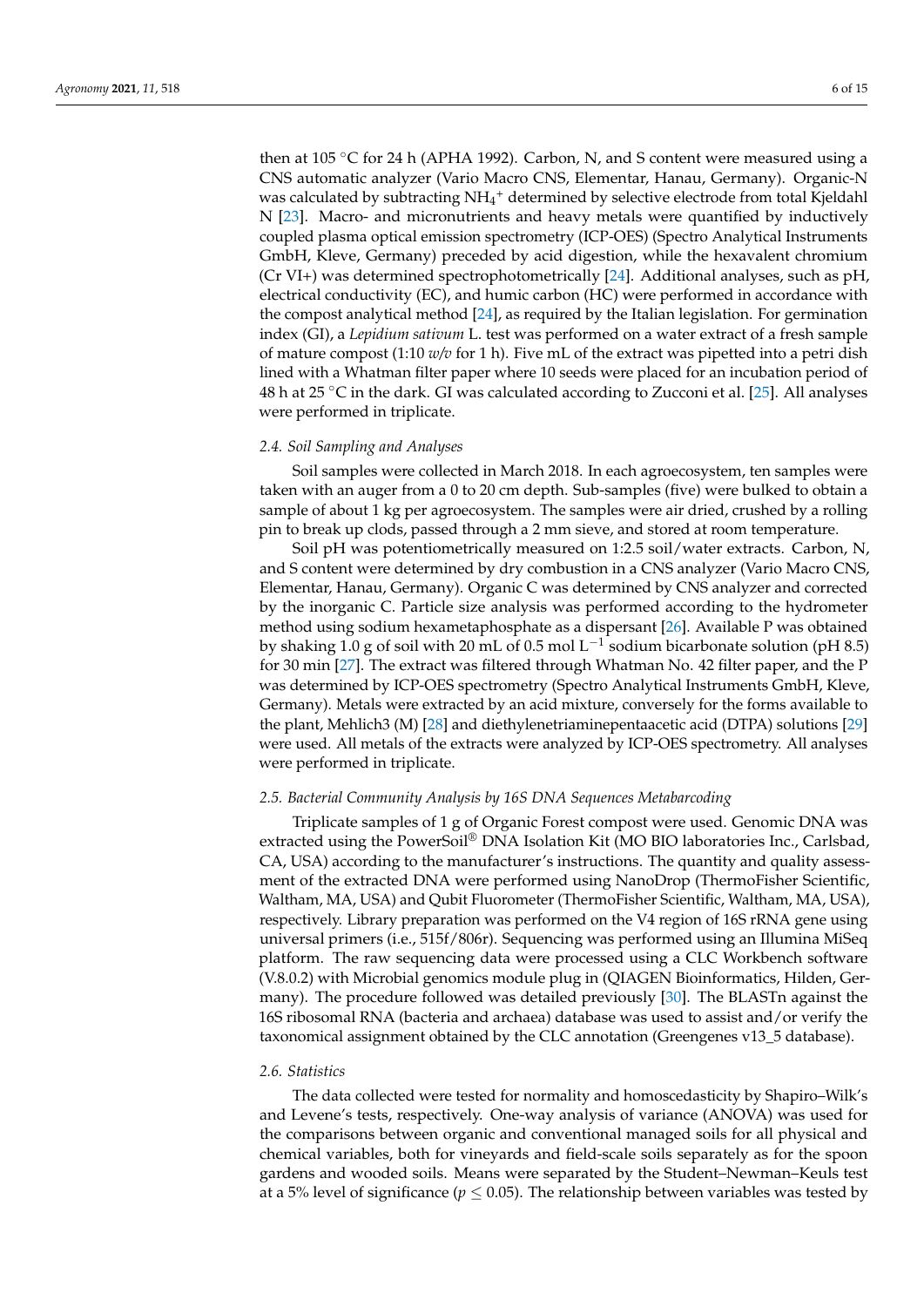Pearson correlation coefficients. To identify the structure of the interdependences between the main soil parameters, a joint principal components analysis (PCA) was performed on the following variables: pH, EC, salinity, sand, clay, OC,  $N_{\text{TOT}}$ , S, POlsen,  $Ca_{\text{TOT}}$ , and DTPA metals (i.e., Ca<sub>DTPA</sub>, Mg<sub>DTPA</sub>, Na<sub>DTPA</sub>, K<sub>DTPA</sub>, Al<sub>DTPA</sub>, Fe<sub>DTPA</sub>, B<sub>DTPA</sub>, Mn<sub>DTPA</sub>, Zn<sub>DTPA</sub>,  $C_{\text{UDTPA}}$ ,  $M_{\text{ODTPA}}$ ,  $N_{\text{IDTPA}}$ , and  $P_{\text{DTPA}}$ ). The standardized variables were submitted to PCA; rotated orthogonal components (varimax method of rotation) were extracted, and the relative scores were determined. Only PCs with eigenvalue > 1 were considered for the discussion. In addition, cluster analysis was applied to identify structures within the data by identifying homogenous groups of cases. Statistics were carried out using SPSS for Windows software, version 26.0 (IBM SPSS, Chicago, IL, USA).

#### **3. Results and Discussion**

#### *3.1. Compost Physical, Chemical, and Biological Characteristics*

The physical, chemical, and biological characteristics of the wood-based compost (WBC) are shown in Table [1.](#page-3-0)

The EC and main nutrients indicated values within the range usually found for green compost [\[13](#page-12-12)[,15](#page-13-0)[,31](#page-13-16)[,32\]](#page-13-17). In particular, the total N (31 g kg<sup>-1</sup>), K (13,000 mg kg<sup>-1</sup>), S (4600 mg  $\text{kg}^{-1}$ ), and Ca (26,700 mg  $\text{kg}^{-1}$ ) content values were similar to those reported for green and pruning wastes compost [\[31\]](#page-13-16), whereas the content in P (3100 mg  $kg<sup>1</sup>$ ) resembled the value observed in a compost produced from urban green waste [\[32\]](#page-13-17). The content in Fe (13,371 mg  $kg^{-1}$ ) was similar to the range reported for other organic amendments [\[33\]](#page-13-18). The C:N ratio was of 11.09 and was largely within the recommended values. This parameter is usually used to assess the maturity of the compost.

Thus, a ratio between 10 and 15 is considered to be typical of stable composts [\[34\]](#page-13-19), although the final ratio depends significantly on the initial material used. In line with this finding, the high humic-like C content (i.e., 7-fold that requested) and the HA:FA ratio (6.5) well support the maturity of WBC [\[35\]](#page-13-20). Several studies have shown a significant increase in HA:FA ratio during composting, and values between 3 and 7.5 are considered typical of a mature compost [\[36\]](#page-13-21).

Potentially toxic elements, such as Cd, Cr, Ni, Pb, and Co, did not exceed the limits permitted by Italian law.

No pathogens such as *Salmonella* sp. or *Escherichia coli* were found. Mature compost is expected to be characterized by the absence of substances inhibiting seed germination. Values of the germination index (GI) equal to or lower than 50% are indicative of phytotoxicity [\[25\]](#page-13-10), whereas a GI over 80% denotes the absence of phytotoxicity and ability to support biological activity [\[37\]](#page-13-22). The compost phytotoxicity test gave a GI value of 130%, thus being >100 might improve plant early stages of growth. This value is also in the range found in other green composts [\[22](#page-13-7)[,31\]](#page-13-16).

#### *3.2. Bacterial Community Composition of the Compost*

A total of 221,974 filtered high-quality sequences were obtained accounting for 5462 different taxa (operational taxonomic units clustered at >97% shared similarity). The distribution among the three replicates was the following: Replicate #1: 86,179 sequences with 3138 taxa; Replicate #2: 63,468 sequences with 2985 taxa; Replicate #3 72,317 sequences with 2920 taxa. The replicates' results were very coherent and agreed with the scores of the following top taxa. The most abundant was the order Acidimicrobiales, which averaged 3.78% of the reads. It is a group from the Actinomicetes phylum that characterizes hot, acidic habitats, rich in reduced forms of sulfur and capable of oxidizing iron [\[38\]](#page-13-23).

The second most abundant taxon (2.69%) was the Caldilineacee family within the Anaerolineaceae class. These are thermophilic methanogenic bacteria, often observed in submerged sediments or wastewater treatment bioreactors [\[39\]](#page-13-24). Third in the rank (2.38%) was the family Cytophagaceae, which are heterotrophic bacteria, strong degraders of cellulose and other complex organic polymers [\[40\]](#page-13-25); the following most abundant group (1.99%) was the Archaeon genus Nitrososphaera, which encompasses typical members of the nitri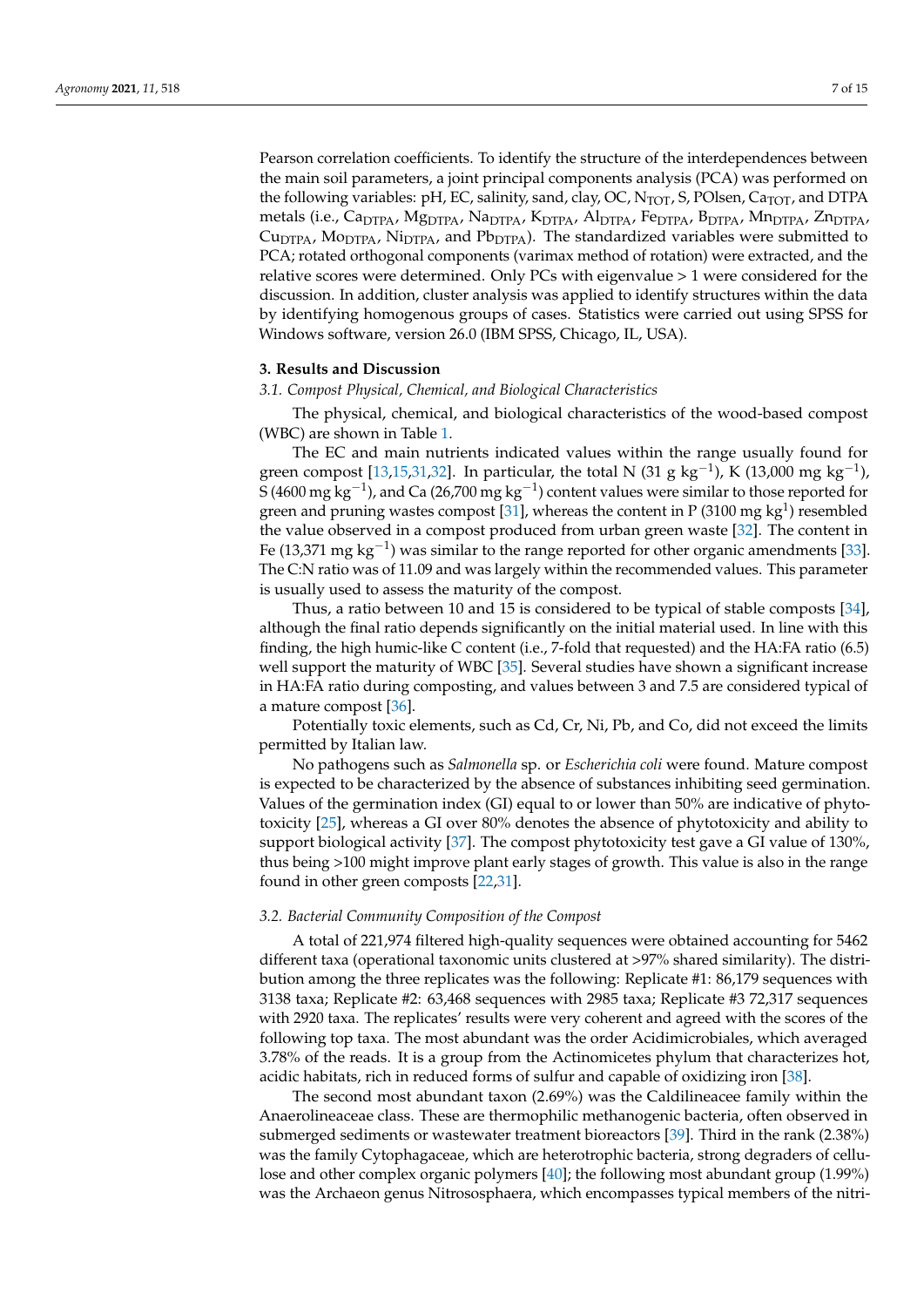fication pathways, oxidizing ammonium to nitrite [\[41\]](#page-13-26). The next in score was the family Saprospiraceae, thriving in environments of activated sludge and representing degraders of complex organic substances, whose presence, coupled with that of Nitrososphaera, has been reported as typical of conditions leading to incomplete nitrification [\[42\]](#page-14-0). Overall, the compost appears endowed with a consistent biodiversity, and its features are rather individual in comparison to other compost cases. It appears more related to composts from winemaking pruning byproducts [\[22\]](#page-13-7) and very different from those derived by vermicomposting of urban wastes [\[43\]](#page-14-1).

## *3.3. Soil Fertility, Macro and Micronutrients in Organically and Conventionally Managed Soils*

One-way ANOVA on agroecosystem data was performed to evaluate the influence of organic vs. conventional fertilization on soil properties. Post hoc analyses were performed on the most significant parameters.

The addition of WBC in vineyards and field crops considerably affected some important soil parameters compared to those of conventional and untreated soils (Tables [2](#page-4-0) and [3\)](#page-8-0). Organic V and OFS led a slight alkalinization (8.0) with respect to untreated soils (7.7). Electrical conductivity (EC) was greater in organic treated than in conventional treated soils ( $p \le 0.05$ ). Indeed, the EC decreased from 1.5 to 1.1 (mS cm<sup>-1</sup>) in OFS and CFS, respectively, and it decreased from 0.6 to 0.4 (mS cm<sup>-1</sup>) in OV and CV. Despite this, the most important benefit of the addition of WBC was the impressive increase in the organic C (OC) content. In fact, OC rose to 32.8 g kg<sup>-1</sup> in OV and 35.1 g kg<sup>-1</sup> in OFS, with respect to the value of ca 14 g kg−<sup>1</sup> in the conventional trials (*p* ≤ 0.05). This corresponds to up to a 2.5-fold value when compared to the conventional agroecosystems. Soil organic carbon content was improved after adding a single compost dose (60 t ha<sup>-1</sup>) for a short period (3 years). Other studies conducted in soils treated with a mixture of compost, municipal solid waste, and wood residue over a short period of time (2 years) also supported this result. Through this treatment, an increase in soil organic matter was observed at approximately 55% and 60% [\[44\]](#page-14-2). This may be a good starting point for increasing the soil organic carbon content over time [\[5,](#page-12-4)[45\]](#page-14-3): an issue of relevance in poorly fertile agricultural soils.

In addition, also significant was the decrease in the C:N ratio as a consequence of the amendment with WBC. Indeed, both OFS and OV had lower C:N ratio values (17.4 and 16.3, respectively) than CFS and CV (19.4 and 18.2, respectively) ( $p \le 0.05$ ). The C:N ratio is seen as an important predictor of the mineralization rate of organic C and nutrient release [\[46\]](#page-14-4). The most important mechanism is due to the behaviour of soil microorganisms demanding quantities of organic C and N essential for growth. For this reason, a key step in managing soil quality, in a sustainable manner, is to ensure a satisfactory balance between organic C stock recovery and nutrient mineralization. In addition, the soil characteristics also have to be considered. In general, the amount of organic C by the compost that is held in soils is influenced by its chemical properties, but also by its interactions with clay fractions, as well as carbonate and organic C content [\[47\]](#page-14-5). High clay content has the potential to stabilize exogenous organic matter as it is better absorbed and less susceptible to microbial attack. On the other hand, in sandy soil, mineral particles have a minor capacity to interact with organic compounds, and therefore allow a higher availability of the same microbial degradation [\[14\]](#page-13-27).

Alkaline soils are often characterized by low solubility of P; consequently, plants that do not receive mineral fertilizers have a serious P deficiency [\[48\]](#page-14-6). In our study, organic fertilization increased the amount of available P, showing the highest POlsen value in OV, which was 6 times more than CV. Delgado et al. [\[49\]](#page-14-7) showed that increasing the content of humic substances led to an augmentation and recovery of POlsen in all monitored soils, except in those with high levels of Na. Humic substances can create strong interactions with P via cationic metals that act as a bridge between humic substances and anionic phosphates [\[50\]](#page-14-8). Stability constants in P-cation complexes tend to be high and therefore stable. This result is in line with the increase in the available P and decrease in P-insolubilization followed with the addition of farmyard manure to calcareous soils [\[51\]](#page-14-9). Regarding sulphur,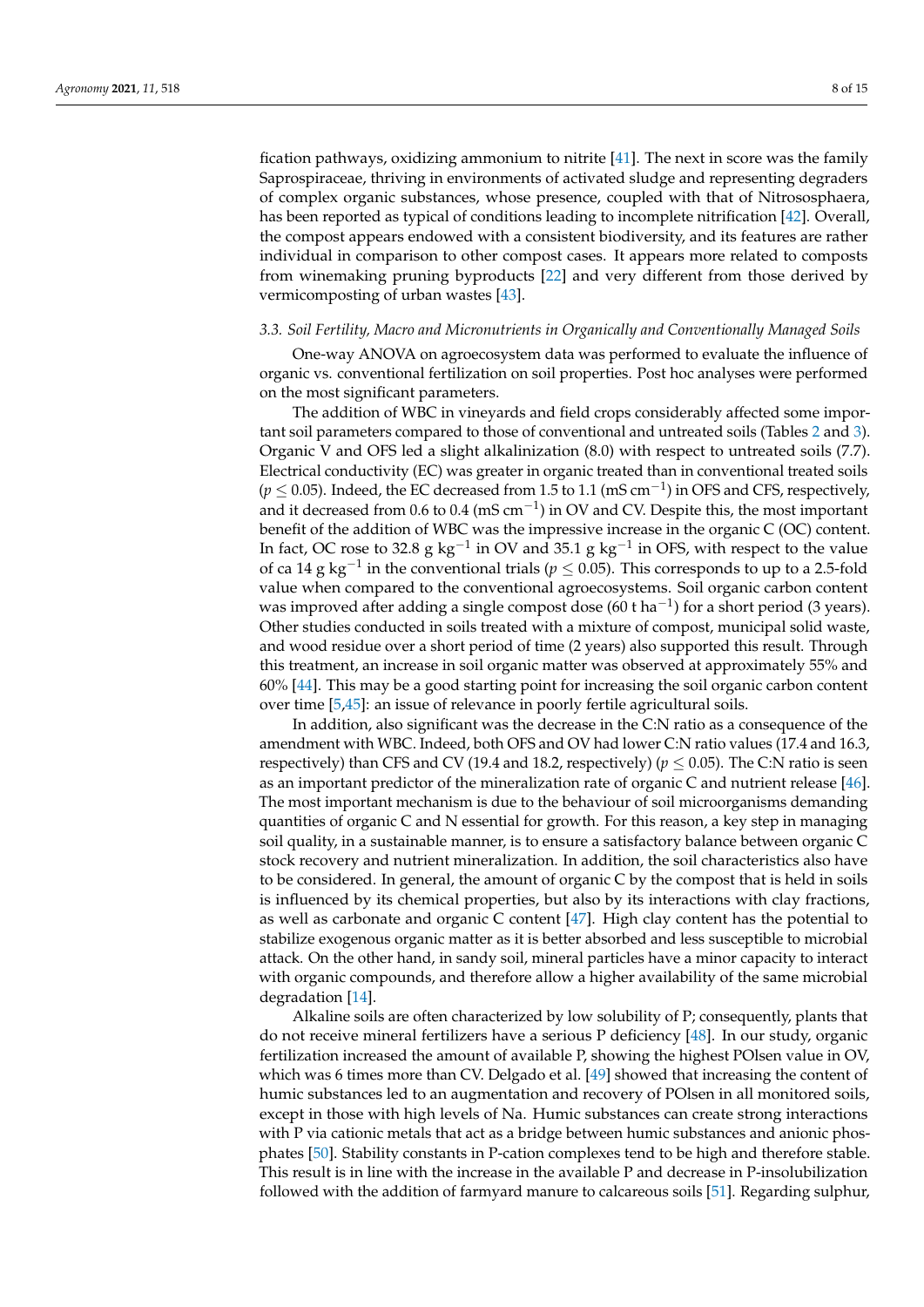slight increments were observed with WBC amendment likely accounting for relevant benefits on the part of humic-like components to crop nutritional quality as recently seen with humic substances [\[52\]](#page-14-10).

<span id="page-8-0"></span>**Table 3.** Physical and chemical characteristics of the soil top layer of the field-scale amended with the wood-based compost (OFS), conventionally fertilized (CFS), and untreated (UNT) soil. Values represent the average of 10 replicates (main  $\pm$  and standard deviation).

| Parameter                                        | <b>Field-Scale</b> |                   | <b>Untreated</b>  | Anova |  |
|--------------------------------------------------|--------------------|-------------------|-------------------|-------|--|
|                                                  | Organic            | Conventional      |                   |       |  |
| pН                                               | $8.0 \pm 0.1$      | $7.7 \pm 0.1$     | $7.7 \pm 0.2$     | n.s.  |  |
| $EC$ (mS cm <sup>-1</sup> )                      | $1.5 \pm 0.2 a$    | $1.1 + 0.1 b$     | $0.2 \pm 0.1$ c   | *     |  |
| Sand $(g \ kg^{-1})$                             | $360 \pm 69$       | $350 \pm 67$      | $280 \pm 52$      | n.s.  |  |
| Silt $(g kg^{-1})$                               | $176 \pm 32$       | $200 \pm 28$      | $206 \pm 11$      | n.s.  |  |
| Clay $(g \ kg^{-1})$                             | $464 \pm 51$       | $450 \pm 42$      | $513 \pm 41$      | n.s.  |  |
| Total C $(g \text{ kg}^{-1})$                    | $54.0 \pm 19.6$    | $66.2 \pm 3.2$    | $48.4 \pm 28.4$   | n.s.  |  |
| Organic C (g $kg^{-1}$ )                         | $35.1 \pm 2.3 a$   | $14.0 \pm 0.6 b$  | $10.9 \pm 0.6c$   | ***   |  |
| $N_{TOT}$ (g kg <sup>-1</sup> )                  | $3.1 \pm 0.5$      | $3.4 \pm 0.1$     | $1.7 \pm 0.3$     | $***$ |  |
| C: N                                             | 17.4 <sub>b</sub>  | 19.4 <sub>b</sub> | 28.4a             | *     |  |
| POlsen (mg $kg^{-1}$ )                           | $121.6 \pm 9.8a$   | $62.7 \pm 13.4b$  | $51.2 \pm 13.1$   | ***   |  |
| S (mg $kg^{-1}$ )                                | $560 \pm 16a$      | $418 \pm 22b$     | $438 \pm 22b$     | **    |  |
| $CaDTPA$ (mg kg <sup>-1</sup> )                  | $18.51 \pm 2.11$ a | $10.14 \pm 0.6 b$ | $1.53 \pm 0.4$ c  | **    |  |
| $Mg_{DTPA}$ (mg kg <sup>-1</sup> )               | $0.86 \pm 0.15$ a  | $0.19 \pm 0.15$ b | $0.16\pm0.04$ b   | $***$ |  |
| $K_{\text{DTPA}}$ (mg kg <sup>-1</sup> )         | $0.82 \pm 0.12$ a  | $0.25 \pm 0.04$ c | $0.48 \pm 0.08$ b | ***   |  |
| $\text{Na}_{\text{DTPA}}$ (mg kg <sup>-1</sup> ) | $0.63 \pm 0.14$ a  | $0.37 \pm 0.06$ b | $0.21 \pm 0.03$ b | $***$ |  |
| $FepTPA$ (mg kg <sup>-1</sup> )                  | $22.5 \pm 0.5 a$   | $7.5 \pm 1.5$ c   | $10.6 \pm 2.5 b$  | ***   |  |
| $Mn_{DTPA}$ (mg kg <sup>-1</sup> )               | $19.8 \pm 1.6$ a   | $5.5 \pm 4.4 b$   | $4.1 \pm 2.6 b$   | $***$ |  |
| $Cu_{DTPA}$ (mg kg <sup>-1</sup> )               | $15.5 \pm 1.6 b$   | $5.1 \pm 1.8 b$   | $2.7 \pm 0.5 a$   | **    |  |
| $Zn_{DTPA}$ (mg kg <sup>-1</sup> )               | $6.9 \pm 3.0 a$    | $3.7 \pm 1.2 b$   | $2.1 \pm 0.5 a$   | $***$ |  |
| $B_{DTPA}$ (mg kg <sup>-1</sup> )                | $3.4 \pm 0.6 a$    | $2 \pm 0.8$ a     | $0.7 \pm 0.2 b$   | $***$ |  |
| $N_{\text{DTPA}}$ (mg kg <sup>-1</sup> )         | $1.2 \pm 0.5$      | $1.1 \pm 0.5$     | $0.6 \pm 0.2$     | n.s.  |  |
| $Pb_{DTPA}$ (mg kg <sup>-1</sup> )               | $3.6 \pm 0.8$ b    | $6.4 \pm 0.6 a$   | $1.2 \pm 0.8$ a   | *     |  |
| $\text{Co}_{\text{DTPA}}$ (mg kg <sup>-1</sup> ) | < 0.1              | < 0.1             | < 0.1             |       |  |
| $CrDTPA$ (mg kg <sup>-1</sup> )                  | < 0.1              | < 0.1             | < 0.1             |       |  |

n.s. = non significant; \*, \*\*, \*\*\* = significant at  $p \le 0.05$ , 0.01, and 0.001, respectively. Different letters for the same parameter indicate significant differences according to Student–Newman–Keul's test (*p* = 0.05).

The content in plant available macro- (Ca, Mg, and K-DTPA extracted) and micronutrients (Na, Fe, Mn, Cu, Zn-DTPA extracted) in vineyards and field-scale crops showed a considerable variation depending on fertilization treatment, with values generally higher when soils were treated with organic than with conventional fertilization (Tables [2](#page-4-0) and [3\)](#page-8-0).

The most affected nutrient was Ca:  $C_{\text{aDTPA}}$  increased by 14-fold in OV as compared to CV. Moreover, OV exhibited a 6.9-fold value in Mg<sub>DTPA</sub> and 4-fold values in  $K_{\text{DTPA}}$ , with respect conventional fertilization, while OFS reported 5.3-fold values in Mg<sub>DTPA</sub> and 1.7-fold values in  $K_{\text{DTPA}}$ , with respect conventional treatment. WBC highly increased the content in  $Cu_{DTPA}$  in vineyard, giving values 7.9-fold of those in conventional management. The increases in Cu availability appear to be likely due to the high quantity of organic C and phytosanitary treatments [\[53,](#page-14-11)[54\]](#page-14-12). Organic management also increased the content in Fe $_{\text{DTPA}}$ , Mn<sub>DTPA</sub>, Zn<sub>DTPA</sub>, and B<sub>DTPA</sub> with values ranging from 1.8–3.6-fold those of conventional fertilization. These data are in line with previous studies that reported that the compost addition determined in the soil an extra nutrient budget [\[15\]](#page-13-0).

Contrary to the DTPA extractable metals, the Mehlich3 extractables metals and the total metals contents were not affected by fertilization (data not shown). Mehlich3 metals and total metals content both come from strong hydrolyses and were related to each other. Indeed, among the mostly significant correlations,  $Al_M$ ,  $Cu_M$ , and  $Mg_M$  resulted in being greatly correlated with their total content ( $r = 0.89$ , 0.87, 0.76, respectively;  $p \le 0.01$ ) (Table S1, Supplementary Material).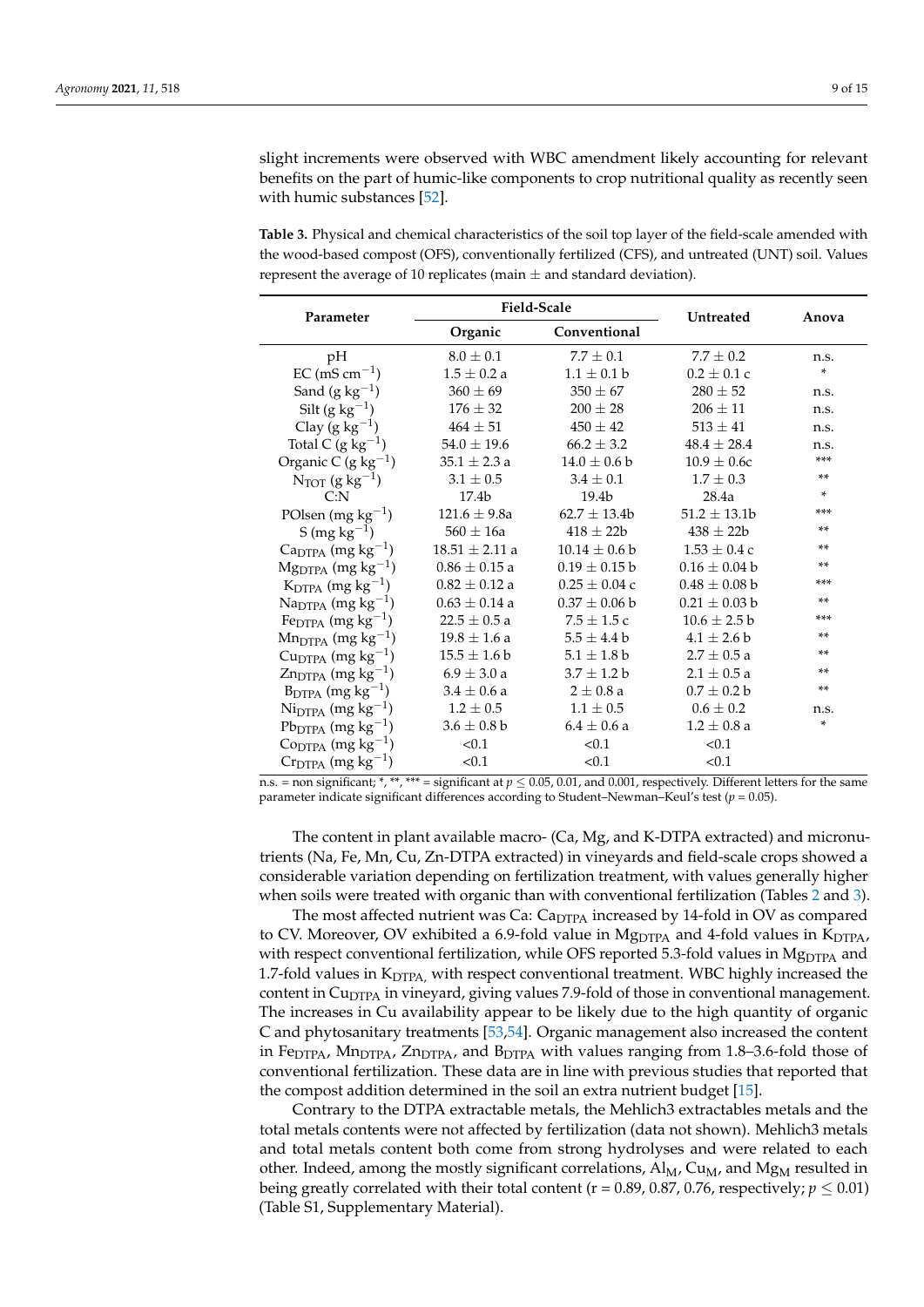This result may indicate that metal total concentration is more closely related to the geochemical composition of the parent material [\[55\]](#page-14-13). Nevertheless, the Cr, Cu, Ni, Pb, and Zn total concentrations were lower than the Italian legal thresholds, therefore excluding any environmental risk. To note, instead, most of the macro and micronutrients contents were significantly correlated with the organic C. The strongest positive correlation coefficients between organic C were demonstrated with respect to the content of  $B_{DTPA}$  (r = 0.88,  $p \le 0.001$ ), Mg<sub>DTPA</sub> (r = 0.86,  $p \le 0.001$ ), POlsen (r = 0.81,  $p \le 0.001$ ), S (r = 0.76,  $p \le 0.001$ ),  $Zn_M$  (r = 0.76,  $p \le 0.001$ ), and Fe<sub>M</sub> (r = 0.75,  $p \le 0.001$ ). A slightly weaker correlation was found with Pb<sub>DTPA</sub> (r =  $-0.50$ ,  $p \le 0.001$ ) and M<sub>OM</sub> (r =  $-0.45$ ,  $p \le 0.005$ ). Concerning other relationships,  $P_M$  showed a high correlation with POlsen ( $r = 0.92$ ,  $p \le 0.001$ ), whereas P<sub>DTPA</sub> correlated with both P<sub>M</sub> and POlsen ( $r = 0.52$  and 0.50, respectively,  $p \le 0.001$ ).

## *3.4. Principal Component Analysis and Cluster Analysis*

Principal component analysis was performed to obtain a smaller number of linear combinations of all considered variables, which were significantly representative of the experimental results. Three main components were extracted that had eigenvalues greater than 1.0. Together they accounted for 79% of the variability in the original data (Table [4\)](#page-9-0).

<span id="page-9-0"></span>**Table 4.** Eigenvalues, variance explained, and loading values of the selected physical and chemical variables on the axes identified by principal components analysis for the differently managed soils.

| <b>Principal Components</b> | PC <sub>1</sub> | PC <sub>2</sub> | PC <sub>3</sub> |
|-----------------------------|-----------------|-----------------|-----------------|
| Eigenvalue                  | 9.2             | 3.7             | 2.9             |
| Variance (%)                | 46              | 18              | 15              |
| Cumulative variance (%)     | 46              | 64              | 79              |
| Eigenvectors                |                 |                 |                 |
| Ca <sub>DTPA</sub>          | 0.97            | 0.01            | 0.17            |
| <b>B</b> <sub>DTPA</sub>    | 0.96            | $-0.12$         | 0.08            |
| OC                          | 0.96            | 0.06            | 0.15            |
| <b>M</b> g <sub>DTPA</sub>  | 0.95            | 0.06            | 0.23            |
| Fe <sub>DTPA</sub>          | $-0.95$         | $-0.04$         | $-0.05$         |
| POlsen                      | 0.92            | 0.19            | 0.17            |
| Na <sub>DTPA</sub>          | 0.89            | 0.14            | $-0.05$         |
| $K_{\text{DTPA}}$           | 0.88            | $-0.10$         | 0.18            |
| MO <sub>DTPA</sub>          | $-0.82$         | 0.44            | $-0.07$         |
| EC                          | $-0.73$         | 0.24            | 0.38            |
| Pb <sub>DTPA</sub>          | $-0.69$         | 0.19            | 0.57            |
| $Zn_{\text{DTPA}}$          | 0.63            | 0.38            | 0.23            |
| <b>CT</b>                   | $-0.03$         | 0.80            | $-0.26$         |
| Sand                        | 0.22            | 0.80            | $-0.29$         |
| Clay                        | $-0.10$         | $-0.79$         | 0.30            |
| $N_{TOT}$                   | $-0.06$         | 0.75            | 0.34            |
| Mn <sub>DTPA</sub>          | $-0.36$         | 0.68            | 0.01            |
| Ni <sub>DTPA</sub>          | 0.26            | 0.51            | 0.45            |
| Cu <sub>DTPA</sub>          | $-0.11$         | 0.03            | 0.79            |
| pH                          | 0.48            | 0.18            | $-0.74$         |

The first and second components of the PCA accounted for 46% and 18%, respectively, of the total variation of the traits investigated. The remaining 15% of the total variance was explained by the third component of the PCA. The eigenvectors satisfactorily characterized the different treatments, which were grouped into the main sectors of the score plot. Plotting data according to PC1 and PC2 (Figure [1A](#page-10-0)) allowed two clusters to be identified corresponding to cases OV and OFS on the right side and UNT, CV, and CFS on the left side. It resulted in well-separated soils of organic fertilization from soils of conventional fertilization along the first principal component. It should be noted (Figure [1B](#page-10-0)) that  $Cap_{TPA}$ , OC, B<sub>DTPA</sub>, Mg<sub>DTPA</sub>, POlsen, and K<sub>DTPA</sub> were strongly and positively correlated with the first principal component. The opposite was observed for  $Fe_{DTPA}$ ,  $Mo_{DTPA}$ , and EC.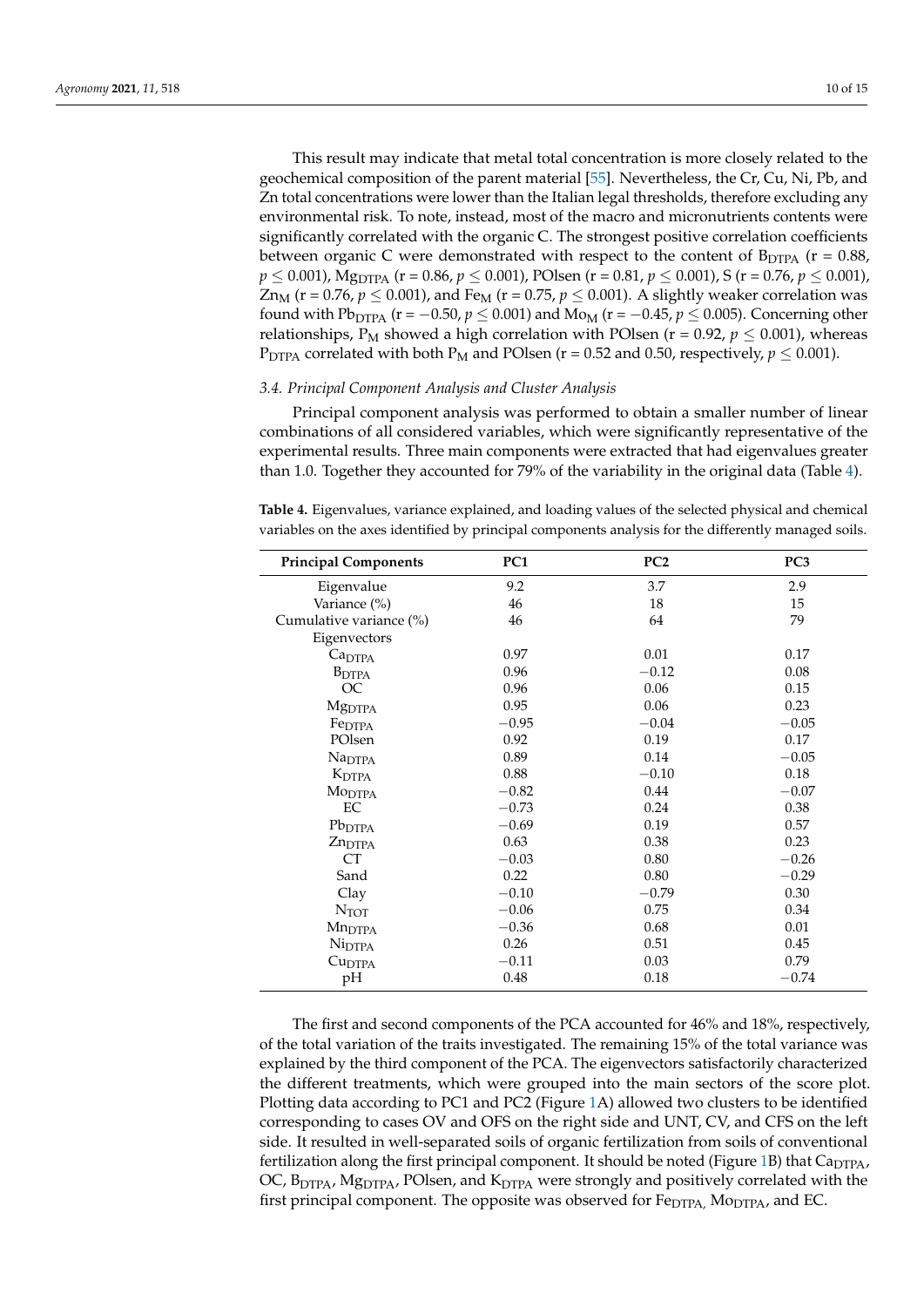<span id="page-10-0"></span>

Figure 1. Positions of soil samples (OV, organic vineyard; OFS, organic field-scale; CV, conventional vineyard; CFS, conventional field-scale; UNT, untreated = control) in the reduced space of the first two principal components after principal components analysis (A). Variables projected in the plane determined by the first two principal components (B): Ca<sub>DTPA</sub>, calcium DTPA extractable; B<sub>DTPA</sub>, borum DTPA extractable; OC, organic carbon; Mg<sub>DTPA</sub>, magnesium DTPA extractable; Fe<sub>DTPA</sub>, iron DTPA extractable; POlsen, phosphorus Olsen extractable; Na<sub>DTPA</sub>, sodium DTPA extractable; K<sub>DTPA</sub>, potassium  $\frac{1}{2}$  DTPA extractable; Mo<sub>DTPA</sub>, molibdenum DTPA extractable; EC, electrical conductivity; Pb<sub>DTPA</sub>, lead DTPA extractable;  $\sum_{\text{DTPA}}$  extractable;  $\sum_{\text{DTPA}}$  and  $\sum_{\text{DTPA}}$ ,  $\sum_{\text{DTPA}}$ ,  $\sum_{\text{DTPA}}$  extractable; Nickel nickel  $\sum_{\text{DTPA}}$ Zn<sub>DTPA</sub>, zinc DTPA extractable; CT, total carbon; N<sub>TOT</sub>, total nitrogen; Mn<sub>DTPA</sub>, manganese DTPA extractable; Ni<sub>DTPA</sub>,  $\ldots$ nickel DTPA extractable;  $Cu<sub>DTPA</sub>$ , cuprum DTPA extractable:.

Cluster analysis on the data sets included the basic soil properties and DTPA metals content, which resulted in a significant distinction between fertilization management, and within the same management it distinguished cases by agroecosystem. Otherwise, the by the cluster analysis. In the past, in fact, it has been seen how root exudates are able to cases resulted somewhat mixed between them when data sets included metals extracted with Mehlich3 solution and total metal content (data not shown). Basic soil properties and DTPA metals content defined two pair of boxes corresponding to organic vs. conventional fork (Figure [2\)](#page-11-0). The interesting exception are the untreated cases which fall in the conventional cases. In the dendrogram description and moving from the organic fertilization, in the lower phenon we distinguish the organic vineyard from the organic field-scale crops. Moving to the conventional fertilization phenon, the conventional field-scale cases appear clearly separated from the other groups, whereas conventional vineyard and untreated cases were somewhat mismatched. Thus, fertilization management seems to be a determinant on basic soil properties and DTPA extractable metals, while the type of agroecosystem has a lesser effect.

DTPA extracts the fraction of elements most available to the plants, thus mimicking

DTPA extracts the fraction of elements most available to the plants, thus mimicking the action performed by root exudates in extracting the elements from the total pool [\[29](#page-13-14)[,56\]](#page-14-14).

It is not surprising that the first action of an amendment is to influence this pool of available elements. It is also interesting that we have found somewhat of a relationship between the cultivated ecosystem and the pool of elements extracted by DTPA, as shown by the cluster analysis. In the past, in fact, it has been seen how root exudates are able to mobilize biostimulating fractions from the soil for the growth of plants, and how there is a strict relationship between plants and the mobilized fraction [\[57\]](#page-14-15). Yet, in this work the cluster analysis based on DTPA metals allows one to distinguish not only between organic and conventional treatment but also between ecosystem group.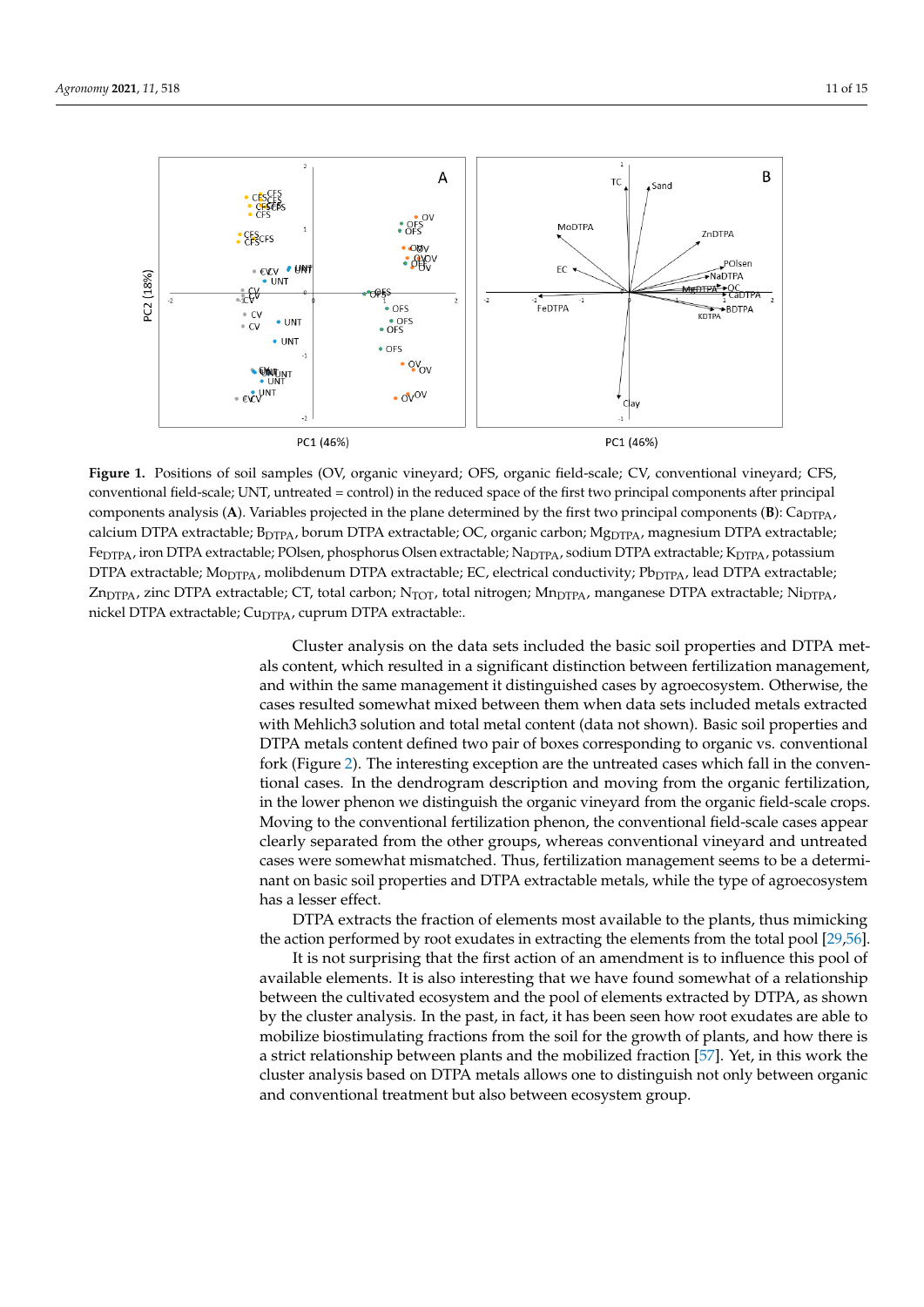<span id="page-11-0"></span>

Figure 2. Dendrogram of the cluster analysis of main soil properties and DTPA extractable metals in the organic and conventional fertilized soils (vineyard, field-scale, and untreated = control). conventional fertilized soils (vineyard, field-scale, and untreated = control).

Our study demonstrated that organically managed soils with wood-based compost addition exhibited higher levels of organic C, macronutrients, and plant-available micronutrients content than conventionally managed soils. In contrast, the heavy metal contents did not show significant differences. The untreated soil has a slightly neutral pH, small EC and organic C content, and a limited amount of nutrients, which indicate a low agronomical fertility. The increase in EC in organically treated soils was recorded also from different authors [15], although the relatively low EC levels in the organic system indicate that the use of wood-based compost has not resulted in increased salinity. This result agrees with those of Melero et al. [58] which did not find significant differences in salinity agrees with those of Melero et al. [\[58\]](#page-14-16) which did not find significant differences in salinity<br>between conventional and organic fertilization. Fertilized soils resulted in increases in organic C, N, P, and S which were more influenced in the organic system then in the conventional fertilization.

**4. Conclusions**  value from organic to conventional fertilization to untreated soils. Plant-available metals also increased under organic fertilization with respect to the conventional one. The application of organic compost to soil affected the availability of micronutrients such as Fe,<br>
contribution of  $\overline{B}$ Treatments affected macro- and micronutrients content, also with a general decreasing Cu, Mn, and Zn with a higher plant available extractability than conventional inorganic fertilization as found previously [\[9](#page-12-8)[,56\]](#page-14-14). Wierzbowska et al. [\[32\]](#page-13-17) reported increased values in Cu and Zn in soil fertilized with compost from unsorted household waste and in soil treated with sewage sludge. The content of most heavy metals in soil was positively correlated with the organic carbon as found in this and other studies [\[32\]](#page-13-17). On the contrary, the presence of stabilized organic matter containing high molecular weight humic acids, such as the one observed in WBC, might induce permanent binding of heavy metals and their immobilization.

## **4. Conclusions**

Wood-based compost showed physical and chemical characteristics that allow this product to be considered for use as an amendment in organic farming system. Indeed, the utilization of wood-based compost in organic farming is encouraged due to enhanced soil fertility consistent with higher organic C and macro- and micronutrients content with respect to conventional fertilization. A higher plant-available (DTPA) extractability of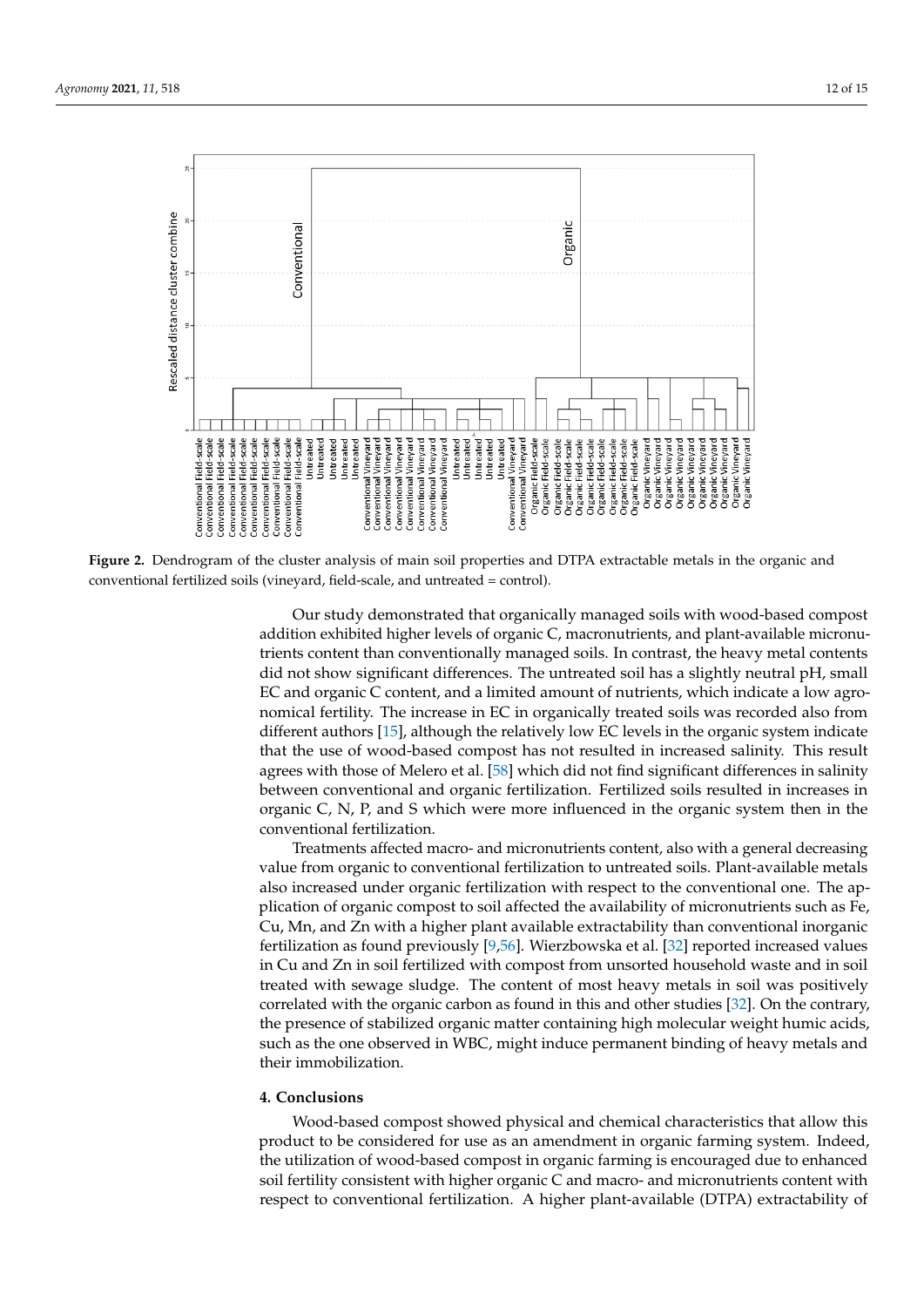micronutrients has also been found in soils amended with WBC. Although WBC-amended soils were examined after a single dose and after a short period, to reinforce the results obtained and to verify the effects of WBC on soil fertility and organic C accumulation, a study conducted for a longer period would be needed. These findings constitute relevant encouraging premises for the use of WBC in organic-based low-intensity agricultural management.

**Supplementary Materials:** The following are available online at [https://www.mdpi.com/2073-439](https://www.mdpi.com/2073-4395/11/3/518/s1) [5/11/3/518/s1,](https://www.mdpi.com/2073-4395/11/3/518/s1) Table S1: Correlations coefficient r between soil properties.

**Author Contributions:** Conceptualization, L.B., G.C., A.S. and D.P.; methodology, D.P., L.B., G.C. and A.S.; formal analysis, D.P. and L.B.; resources, G.C.; data curation, D.P., L.B., and O.F.; writing original draft preparation, D.P.; writing—review and editing, D.P., O.F. and A.S.; visualization, D.P.; supervision, S.N.; funding acquisition, G.C. All authors have read and agreed to the published version of the manuscript.

**Funding:** This research was funded by "Progetto di Ateneo PRAT CPDA154841/15" from the University of Padova (G.C.).

**Institutional Review Board Statement:** Not applicable.

**Informed Consent Statement:** Not applicable.

**Data Availability Statement:** The data presented in this study are available on request from the corresponding author.

**Conflicts of Interest:** The authors declare no conflict of interest in that the funders had no role in the design of the study; in the collection, analyses, or interpretation of data; in the writing of the manuscript, or in the decision to publish the results.

## **References**

- <span id="page-12-0"></span>1. Wiesmeier, M.; Poeplau, C.; Sierra, C.A.; Maier, H.; Frühauf, C.; Hübner, R.; Kühnel, A.; Spörlein, P.; Geuß, U.; Hangen, E.; et al. Projected loss of soil organic carbon in temperate agricultural soils in the 21st century: Effects of climate change and carbon input trends. *Sci. Rep.* **2016**, *6*, 32525. [\[CrossRef\]](http://doi.org/10.1038/srep32525)
- <span id="page-12-1"></span>2. ˙Imamoglu, A.; Dengiz, O. Evaluation of soil quality index to assess the influence of soil degradation and desertification process in sub-arid terrestrial ecosystem. *Rend. Lincei* **2019**, *30*, 723–734. [\[CrossRef\]](http://doi.org/10.1007/s12210-019-00833-5)
- <span id="page-12-2"></span>3. Diacono, M.; Montemurro, F. long-term effects of organic amendments on soil fertility: A review. *Agron. Sustain. Dev.* **2010**, *30*, 401–422. [\[CrossRef\]](http://doi.org/10.1051/agro/2009040)
- <span id="page-12-3"></span>4. De Hita, D.; Fuentes, M.; García, A.C.; Olaetxea, M.; Baigorri, R.; Zamarreño, A.M.; Berbara, R.; Garcia-Mina, J.M. Humic substances: A valuable agronomic tool for improving crop adaptation to saline water irrigation. *Water Supply* **2019**, *19*, 1735–1740. [\[CrossRef\]](http://doi.org/10.2166/ws.2019.047)
- <span id="page-12-4"></span>5. Gattinger, A.; Muller, A.; Haeni, M.; Skinner, C.; Fliessbach, A.; Buchmann, N.; Mäder, P.; Stolze, M.; Smith, P.; Scialabba, N.E.H.; et al. Enhanced top soil carbon stocks under organic farming. *Proc. Natl. Acad. Sci. USA* **2012**, *109*, 18226–18231. [\[CrossRef\]](http://doi.org/10.1073/pnas.1209429109)
- <span id="page-12-5"></span>6. Niggli, U.; Fließbach, A.; Hepperly, P.; Scialabba, P. *Low Greenhouse Gas Agriculture: Mitigation and Adaptation Potential of Sustainable Farming Systems*; Rev. 2; FAO: Rome, Italy, 2009.
- <span id="page-12-6"></span>7. El-Hage Scialabba, N.; Müller-Lindenlauf, M. Organic agriculture and climate change. *Renew. Agric. Food Syst.* **2010**, *25*, 158–169. [\[CrossRef\]](http://doi.org/10.1017/S1742170510000116)
- <span id="page-12-7"></span>8. Leifeld, J.; Reiser, R.; Oberholzer, H.R. Consequences of conventional versus organic farming on soil carbon: Results from a 27-year filed experiment. *Agron. J.* **2009**, *101*, 1204–1218. [\[CrossRef\]](http://doi.org/10.2134/agronj2009.0002)
- <span id="page-12-8"></span>9. Järvan, M.; Vettik, R.; Adamson, A. Assessment of plant nutrients' dynamics in organically and conventionally managed soils by means of different extraction methods. *Acta Agric. Scand. Sec. B* **2016**. [\[CrossRef\]](http://doi.org/10.1080/09064710.2016.1242645)
- <span id="page-12-9"></span>10. Drinkwater, L.E.; Letourneau, D.K.; Workneh, F.; van Bruggen, A.H.C.; Shennan, C. Fundamental differences between conventional and organic tomato agroecosystems in California. *Ecol. Appl.* **1995**, *5*, 1098–1112. [\[CrossRef\]](http://doi.org/10.2307/2269357)
- <span id="page-12-10"></span>11. Werner, M.W. Soil quality characteristics during conversion to organic orchard management. *Appl. Soil Ecol.* **1997**, *5*, 151–167. [\[CrossRef\]](http://doi.org/10.1016/S0929-1393(96)00139-4)
- <span id="page-12-11"></span>12. Debiase, G.; Traversa, A.; Montemurro, F.; Mastrangelo, M.; Fiore, A.; Ventrella, G.; Brunetti, G. Minimum tillage and organic fertilization for the sustainable management of *Brassica carinata* A. (Braun) in the Mediterranean environment. *Environ. Sci. Poll. Res.* **2018**, *25*, 33556–33565. [\[CrossRef\]](http://doi.org/10.1007/s11356-018-3244-z) [\[PubMed\]](http://www.ncbi.nlm.nih.gov/pubmed/30269278)
- <span id="page-12-12"></span>13. Beesley, L.; Dickinson, N. Carbon and trace element mobility in an urban soil amended with green waste compost. *J. Soils Sed.* **2010**, *10*, 215–222. [\[CrossRef\]](http://doi.org/10.1007/s11368-009-0112-y)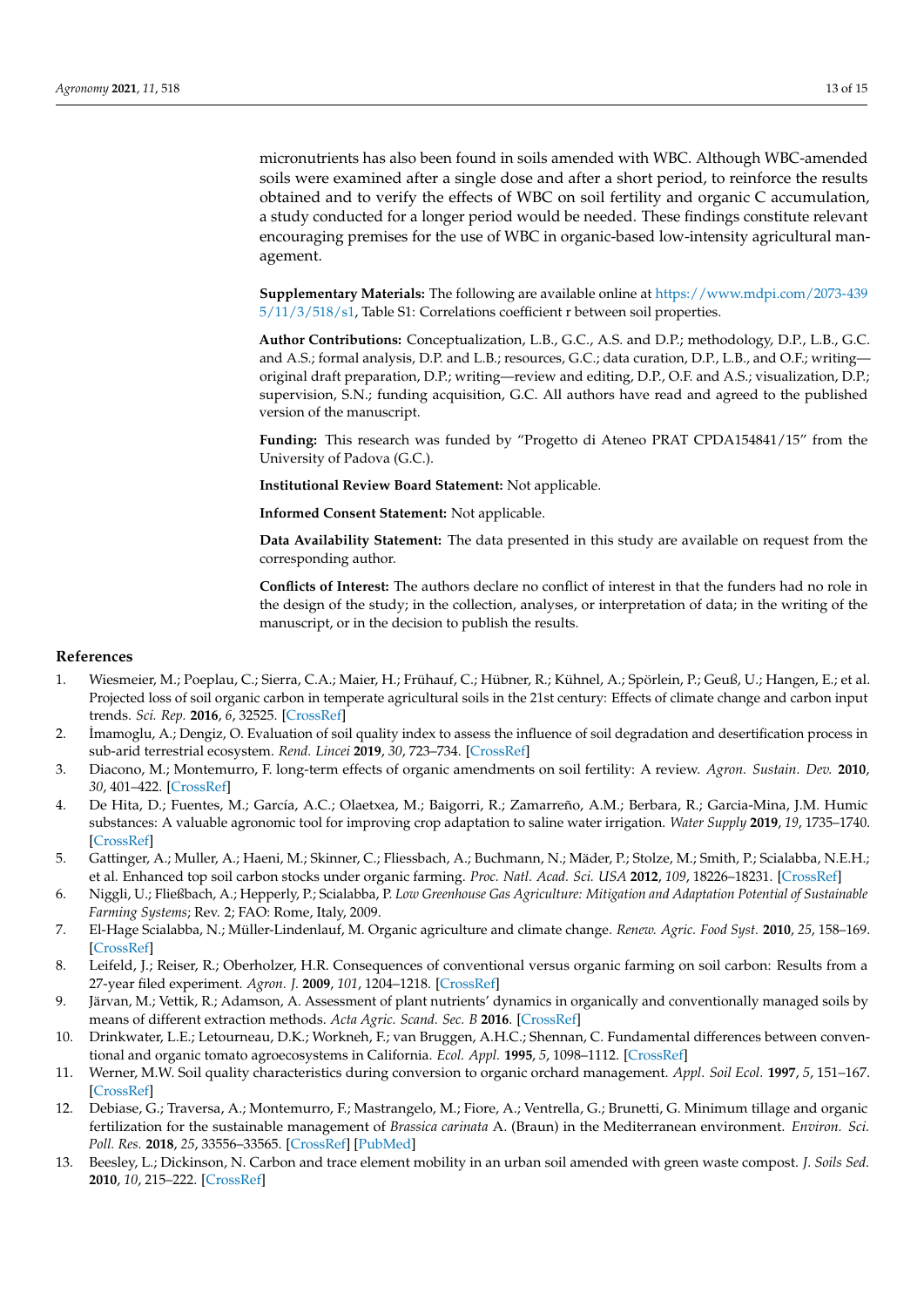- <span id="page-13-27"></span>14. Bonanomi, G.; D'Ascoli, R.; Scotti, R.; Gaglione, S.A.; Gonzalez Caceres, M.; Sultana, S.; Scelza, R.; Rao, M.A.; Zoina, A. Soil quality recovery and crop yield enhancement by combined application of compost and wood to vegetables grown under plastic tunnels. *Agric. Ecosyst. Environ.* **2014**, *192*, 1–7. [\[CrossRef\]](http://doi.org/10.1016/j.agee.2014.03.029)
- <span id="page-13-0"></span>15. Massa, D.; Malorgio, F.; Lazzareschi, S.; Carmassi, G.; Prisa, D.; Burchi, G. Evaluation of two green composts for peat substitution in geranium (*Pelargonium zonale* L.) cultivation: Effect on plant growth, quality, nutrition, and photosynthesis. *Sci. Hortic.* **2018**, *228*, 213–221. [\[CrossRef\]](http://doi.org/10.1016/j.scienta.2017.10.025)
- <span id="page-13-1"></span>16. Kumar, M.; Ou, Y.L.; Lin, J.G. Co-composting of green waste and food waste at low C/N ratio. *Waste Manag.* **2010**, *30*, 602–609. [\[CrossRef\]](http://doi.org/10.1016/j.wasman.2009.11.023) [\[PubMed\]](http://www.ncbi.nlm.nih.gov/pubmed/20034778)
- <span id="page-13-2"></span>17. Brito, L.M.; Reis, M.; Mourão, I.; Coutinho, J. Use of Acacia waste compost as an alternative component for horticultural substrates. *Commun. Soil Sci. Plant Anal.* **2015**, *46*, 1814–1826. [\[CrossRef\]](http://doi.org/10.1080/00103624.2015.1059843)
- <span id="page-13-3"></span>18. Mugnai, S.; Pasquini, T.; Azzarello, E.; Pandolfi, C.; Mancusa, S. Evaluation of composted green waste in ornamental containergrown plants: Effects on growth and plant water relations. *Compost Sci. Util.* **2007**, *15*, 283–287. [\[CrossRef\]](http://doi.org/10.1080/1065657X.2007.10702345)
- <span id="page-13-4"></span>19. Raviv, M. Composts in growing media: What's new and what's next? *Acta Hortic.* **2013**, *982*, 39–52. [\[CrossRef\]](http://doi.org/10.17660/ActaHortic.2013.982.3)
- <span id="page-13-5"></span>20. World Reference Base for Soil Resources. *International Soil Classification System for Naming Soil sand Creating Legends for Soil Maps*; World Soil Resources Reports No. 106, Update 2015; FAO: Rome, Italy, 2014.
- <span id="page-13-6"></span>21. Decreto Legislativo n. 75. In *Riordino e Revisione Della Disciplina in Materia di Fertilizzanti, a Norma Dell'articolo 13 Della Legge 7 Luglio 2009, n. 88*; Gazzetta Ufficiale n. 121, 26 maggio; Gazzetta Ufficiale: Rome, Italy, 2010.
- <span id="page-13-7"></span>22. Viel, A.; Stellin, F.; Carlot, M.; Nadal, C.; Concheri, G.; Stevanato, P.; Suqartini, A.; Corich, V.; Giacomini, A. Characteristics of compost obtained from winemaking byproducts. *Waste Biomass Valorization* **2018**, *9*, 2021–2029. [\[CrossRef\]](http://doi.org/10.1007/s12649-017-0160-2)
- <span id="page-13-8"></span>23. Sweeney, R.A. Generic combustion method for determination of crude protein in feeds: Collaborative study. *J. Assoc. Off. Anal. Chem.* **1989**, *72*, 770–774. [\[CrossRef\]](http://doi.org/10.1093/jaoac/72.5.770)
- <span id="page-13-9"></span>24. Metodi di Analisi del Compost. In *Manuali e Linee Guida*; ANPA: Roma, Italy, 2001; ISBN 88–448-0258-9.
- <span id="page-13-10"></span>25. Zucconi, F.; Pera, A.; Forte, M.; De Bertoldi, M. Evaluating toxicity in immature compost. *Biocycle* **1981**, *22*, 54–57.
- <span id="page-13-11"></span>26. Gee, G.W.; Bauder, J.W. Particle-size analysis. In *Methods of Soil Analysis, Part 1. Physical and Mineralogical Methods, Agronomy Monograph*, 2nd ed.; Klute, A., Ed.; American Society of Agronomy/Soil Science Society of America: Madison, WI, USA, 1986; Volume 9, pp. 383–411.
- <span id="page-13-12"></span>27. Olsen, S.L.; Sommers, L.E. Phosphorus. In *Methods of Soil Analysis, Part 2. Chemical and Microbiological Properties*, 2nd ed.; Page, A.L., Miller, R.H., Keeney, D.R., Eds.; American Society of Agronomy: Madison, WI, USA, 1982; pp. 403–427.
- <span id="page-13-13"></span>28. Mehlich, A. Mehlich 3 soil test extractant: A modification of Mehlich 2 extractant. *Commun. Soil Sci. Plant Anal.* **1984**, *15*, 1409–1416. [\[CrossRef\]](http://doi.org/10.1080/00103628409367568)
- <span id="page-13-14"></span>29. Lindsay, W.L.; Norvell, W.A. Development of DTPA soil test for Zn, Fe, Mn and Cu. *Soil Sci. Soc. Am. J.* **1978**, *42*, 421–442. [\[CrossRef\]](http://doi.org/10.2136/sssaj1978.03615995004200030009x)
- <span id="page-13-15"></span>30. Treu, L.; Kougias, P.G.; de Diego-Díaz, B.; Campanaro, S.; Bassani, I.; Fernández-Rodríguez, J.; Angelidaki, I. Two-year microbial adaptation during hydrogen-mediated biogas upgrading process in a serial reactor configuration. *Bioresour. Technol.* **2018**, *264*, 140–147. [\[CrossRef\]](http://doi.org/10.1016/j.biortech.2018.05.070)
- <span id="page-13-16"></span>31. Morales-Corts, M.R.; Gómez-Sánchez, M.Á.; Pérez-Sánchez, R. Evaluation of green/pruning wastes compost and vermicompost, slumgum compost and their mixes as growing media for horticultural production. *Sci. Hortic.* **2014**, *172*, 155–160. [\[CrossRef\]](http://doi.org/10.1016/j.scienta.2014.03.048)
- <span id="page-13-17"></span>32. Wierzbowska, J.; Kovačik, P.; Sienkiewicz, S.; Krzebietke, S.; Bowszys, T. Determination of heavy metals and their availability to plants in soil fertilized with different waste substances. *Environ. Monit. Assess.* **2018**, *190*, 567. [\[CrossRef\]](http://doi.org/10.1007/s10661-018-6941-7) [\[PubMed\]](http://www.ncbi.nlm.nih.gov/pubmed/30178215)
- <span id="page-13-18"></span>33. Quilty, J.R.; Cattle, S.R. Use and understanding of organic amendments in Australian agriculture: A review. *Soil Res.* **2011**, *49*, 1–26. [\[CrossRef\]](http://doi.org/10.1071/SR10059)
- <span id="page-13-19"></span>34. Azim, K.; Soudi, B.; Boukhari, S.; Perissol, C.; Roussos, S.; Thami Alami, I. Composting parameters and compost quality: A literature review. *Org. Agric.* **2018**, *8*, 141–158. [\[CrossRef\]](http://doi.org/10.1007/s13165-017-0180-z)
- <span id="page-13-20"></span>35. Sæbø, A.; Ferrini, F. The use of compost in urban green areas—A review for practical application. *Urban For. Urban Green.* **2006**, *4*, 159–169. [\[CrossRef\]](http://doi.org/10.1016/j.ufug.2006.01.003)
- <span id="page-13-21"></span>36. Huang, G.; Wu, Q.; Wong, J.; Nagar, B. Transformation of organic matter during co-composting of pig manure with sawdust. *Bioresour. Technol.* **2006**, *97*, 1834–1842. [\[CrossRef\]](http://doi.org/10.1016/j.biortech.2005.08.024) [\[PubMed\]](http://www.ncbi.nlm.nih.gov/pubmed/16289790)
- <span id="page-13-22"></span>37. Ortega, M.C.; Moreno, M.T.; Ordovás, J.; Aguado, M.T. Behaviour of different horticultural species in phytotoxicity bioassays of bark substrates. *Sci. Hortic.* **1996**, *66*, 125–132. [\[CrossRef\]](http://doi.org/10.1016/0304-4238(96)00900-4)
- <span id="page-13-23"></span>38. Stackebrandt, E.; Rainey, F.A.; Ward-Rainey, N.L. Proposal for a new hierarchic classification system, Actinobacteria classis nov. *Int. J. Syst. Bacteriol.* **1997**, *47*, 479–491. [\[CrossRef\]](http://doi.org/10.1099/00207713-47-2-479)
- <span id="page-13-24"></span>39. Zhang, B.; Xu, X.; Zhu, L. Structure and function of the microbial consortia of activated sludge in typical municipal wastewater treatment plants in winter. *Sci. Rep.* **2017**, *7*, 17930. [\[CrossRef\]](http://doi.org/10.1038/s41598-017-17743-x)
- <span id="page-13-25"></span>40. McBride, M.J.; Liu, W.; Lu, X.; Zhu, Y.; Zhang, W. The Family Cytophagaceae. In *The Prokaryotes—Other Major Lineages of Bacteria and the Archaea*; Rosenberg, E., DeLong, E.F., Lory, S., Stackebrandt, E., Thompson, F., Eds.; Springer: Berlin/Heidelberg, Germany, 2014; ISBN 978-3-642-38953-5. [\[CrossRef\]](http://doi.org/10.1007/978-3-642-38954-2_382)
- <span id="page-13-26"></span>41. Tourna, M.; Stieglmeier, M.; Spang, A.; Könneke, M.; Schintlmeister, A.; Urich, T.; Engel, M.; Schloter, M.; Wagner, M.; Richter, A.; et al. Nitrososphaera viennensis, an ammonia oxidizing archaeon from soil. *Proc. Natl. Acad. Sci. USA* **2011**, *108*, 8420–8425. [\[CrossRef\]](http://doi.org/10.1073/pnas.1013488108) [\[PubMed\]](http://www.ncbi.nlm.nih.gov/pubmed/21525411)